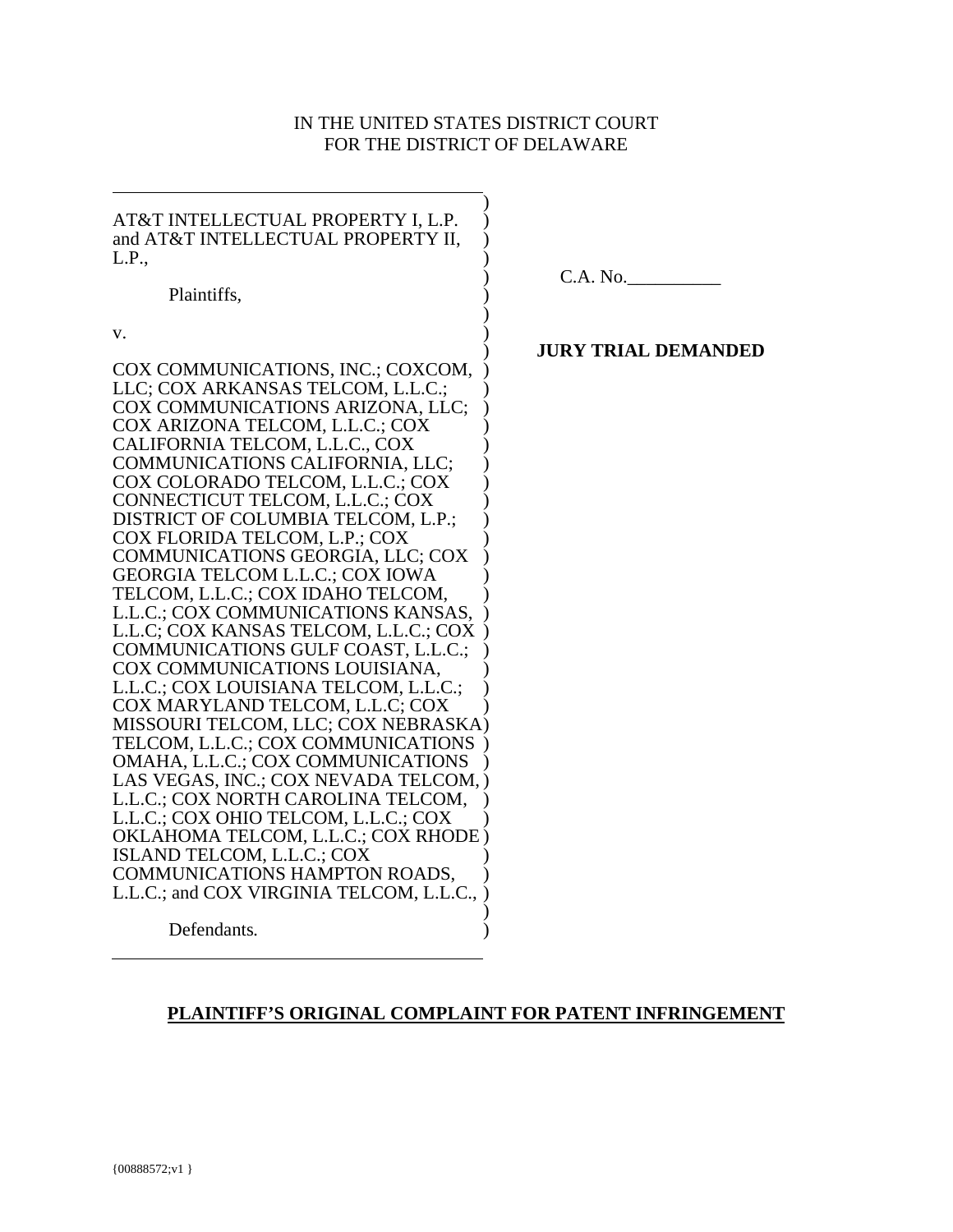Plaintiffs AT&T Intellectual Property I, L.P. and AT&T Intellectual Property II, L.P. (collectively "AT&T" or "Plaintiff") file this Complaint for patent infringement against the Cox Communications Defendants<sup>1</sup> ("Cox" or "Defendant"), and alleges as follows:

## **I. BACKGROUND**

1. AT&T and its predecessor companies are the pioneers of our global telecommunications system. From the telephone to the transistor, technologies developed by AT&T form the foundation for our modern interconnected digital world. AT&T continues to invest in research and development to bring new and innovative products and services to market. AT&T publishes its new inventions and discoveries through the patent system to advance the state of the art. AT&T's contributions to the progress of the useful arts have been recognized by the grant of innumerable patents, eight Nobel prizes, and two Turing awards.

2. Cox is a regional cable company offering services in 22 states. Cox was founded after its corporate parent, Cox Enterprises Inc., began purchasing and consolidating local cable operators in the 1960s. Cox has predominately relied on others, such as AT&T, to develop the technologies necessary to deliver its services to its customers. In every market where Cox offers

 $\overline{a}$ 

<sup>&</sup>lt;sup>1</sup> The Cox Communications Defendants comprise: Cox Communications, Inc.; CoxCom, LLC, Cox Arkansas Telcom, L.L.C.; Cox Communications Arizona, LLC; Cox Arizona Telcom, L.L.C.; Cox Communications California, LLC; Cox California Telcom, L.L.C.; Cox Colorado Telcom, L.L.C.; Cox Connecticut Telcom, L.L.C.; Cox District of Columbia Telcom, L.L.C.; Cox Florida Telcom, L.P.; Cox Communications Georgia, LLC; Cox Georgia Telcom L.L.C.; Cox Iowa Telcom, L.L.C.; Cox Idaho Telcom, L.L.C.; Cox Communications Kansas, L.L.C.; Cox Kansas Telcom, L.L.C.; Cox Communications Gulf Coast, L.L.C.; Cox Communications Louisiana, L.L.C.; Cox Louisiana Telcom, L.L.C.; Cox Maryland Telcom, L.L.C.; Cox Missouri Telcom, LLC; Cox Nebraska Telcom, L.L.C.; Cox Communications Omaha, L.L.C.; Cox Nevada Telcom, L.L.C.; Cox Communications Las Vegas, Inc.; Cox North Carolina Telcom L.L.C.; Cox Ohio Telcom, L.L.C.; Cox Oklahoma Telcom, L.L.C.; Cox Rhode Island Telcom, L.L.C.; Cox Virginia Telcom, L.L.C.; and Cox Communications Hampton Roads, L.L.C.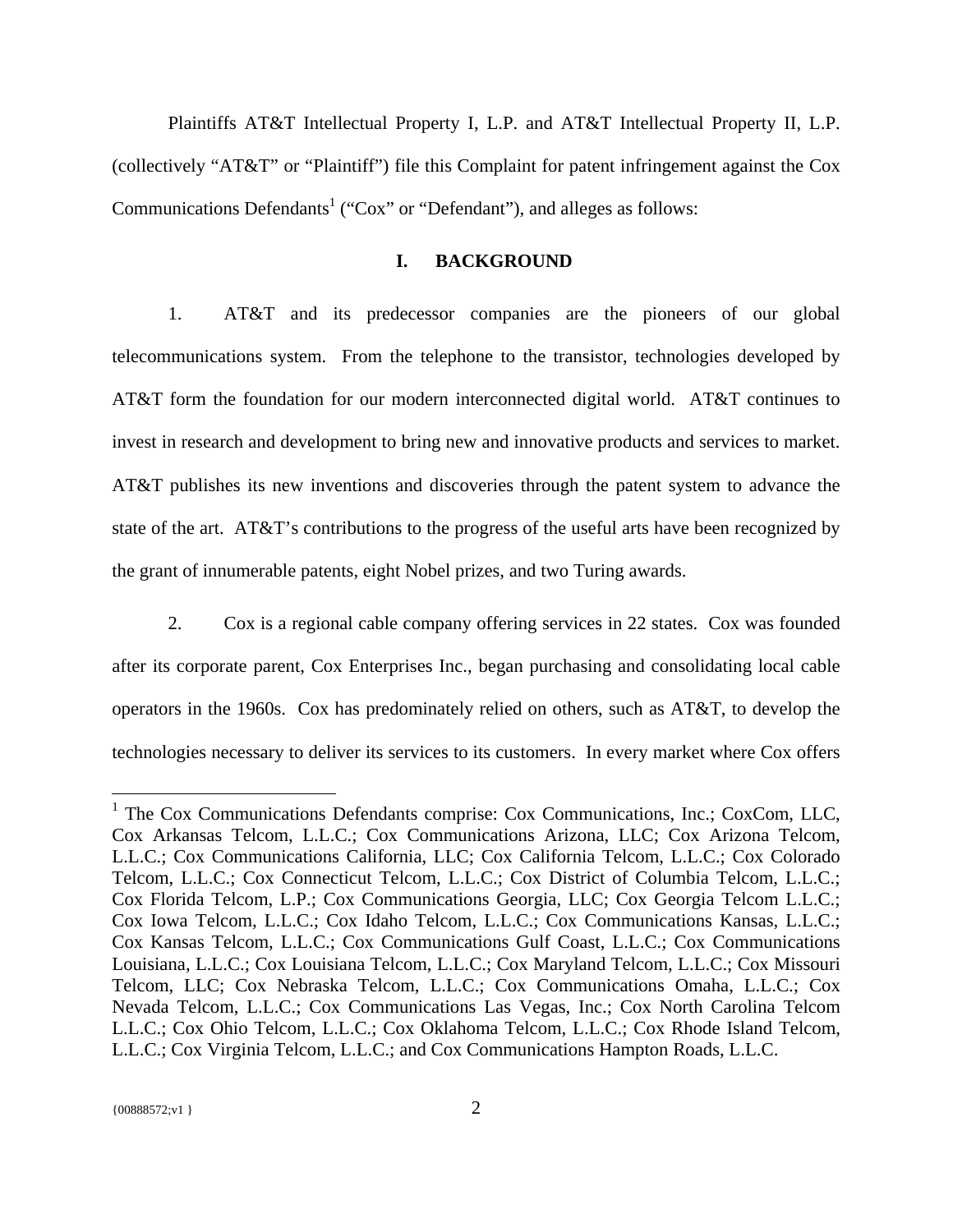services, AT&T through its affiliates offers competing wireline and/or wireless data, voice, and/or video services.

3. In 2009, AT&T contacted Cox regarding Cox's ongoing infringement of a number of patents, including some of those enumerated in this complaint. Despite years of protracted negotiations, Cox has sought to avoid payment for its infringement by repeatedly delaying and rescheduling negotiations. Given every opportunity, Cox has failed to provide substantial arguments for either non-infringement or invalidity of AT&T's patents. Cox's conduct constitutes a steadfast refusal to take a license, even though Cox generates billions of dollars in revenue every year through its use of AT&T's technologies. AT&T has been forced to file this lawsuit to obtain a judgment that Cox owes royalty payments for its unauthorized use of AT&T's patented inventions.

### **II. PARTIES**

4. Plaintiff AT&T Intellectual Property I, L.P. ("AT&T IP I") is a Nevada limited partnership.

5. Plaintiff AT&T Intellectual Property II, L.P. ("AT&T IP II") is a Nevada limited partnership.

6. Upon information and belief, Cox Communications, Inc. is incorporated, organized and existing under the laws of the State of Delaware. Cox maintains its principal place of business at 1400 Lake Hearn Drive, Atlanta, GA, 30319. Cox may be served with process through its registered agent, Corporation Service Company, 2711 Centerville Road, Suite 400, Wilmington, DE 19808.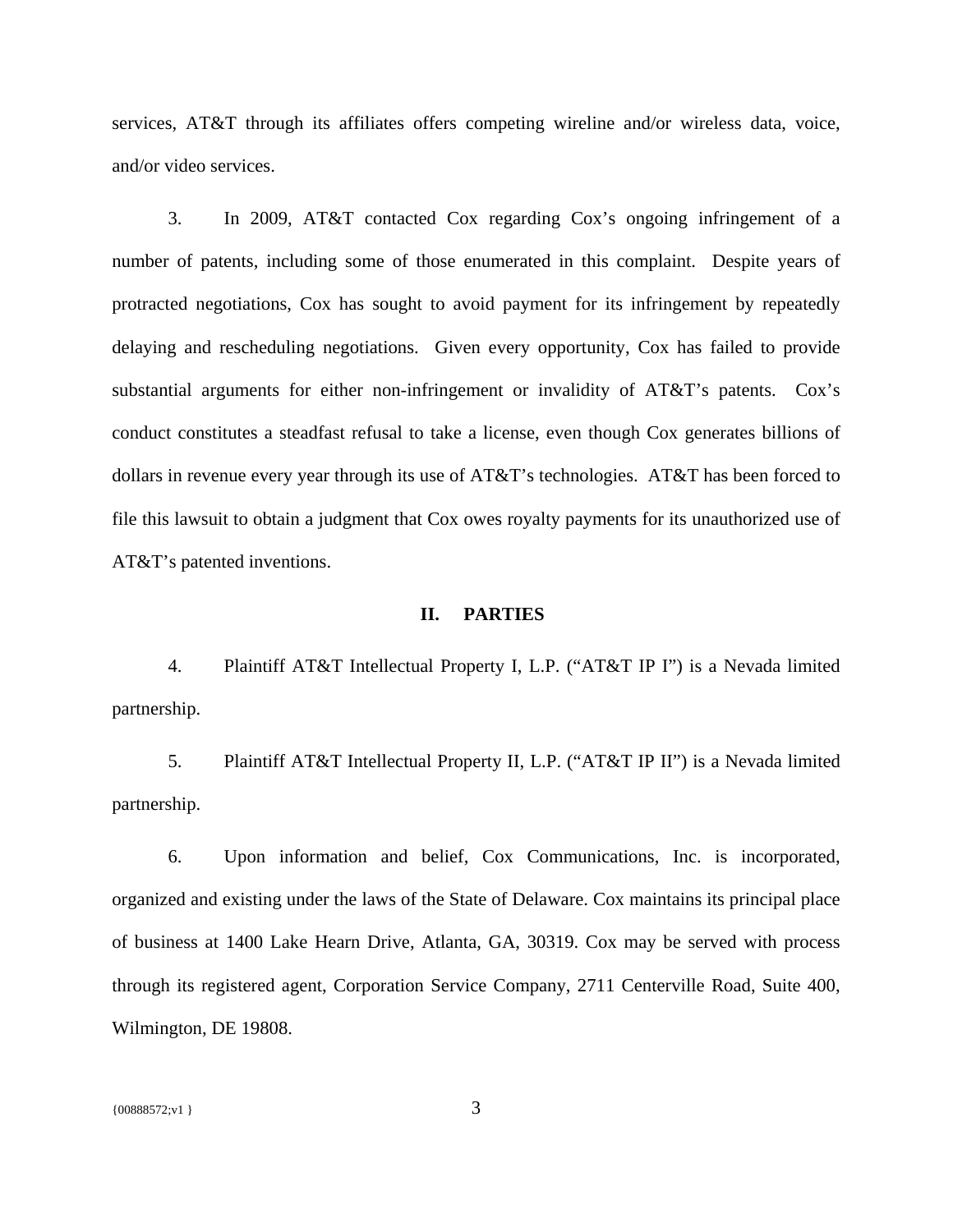7. Upon information and belief, CoxCom, LLC ("CoxCom") is incorporated, organized and existing under the laws of the State of Delaware. CoxCom maintains its principal place of business at 1400 Lake Hearn Drive, Atlanta, GA, 30319. Upon information and belief, CoxCom is a wholly owned subsidiary of Cox Communications, Inc. and is the parent of each of the remaining Cox Communications Defendants except for Cox Communications Georgia, LLC, Cox Georgia Telcom, LLC, Cox Communications Las Vegas, Inc., LLC, and Cox Nevada Telcom LLC, all of which are direct or indirect subsidiaries of Cox Communications, Inc. CoxCom may be served with process through its registered agent, Corporation Service Company, 2711 Centerville Road, Suite 400, Wilmington, DE 19808.

8. Upon information and belief, Cox Arkansas Telcom, L.L.C. is incorporated, organized and existing under the laws of the State of Delaware, with a principal place of business in Arkansas. Cox Arkansas Telcom, L.L.C. may be served with process through its registered agent, Corporation Service Company, 2711 Centerville Road, Suite 400, Wilmington, DE 19808. Cox Arkansas Telcom, L.L.C. is a subsidiary of CoxCom.

9. Upon information and belief, Cox Communications Arizona, LLC is incorporated, organized and existing under the laws of the State of Delaware, with a principal place of business in Arizona. Cox Communications Arizona, LLC may be served with process through its registered agent, Corporation Service Company, 2711 Centerville Road, Suite 400, Wilmington, DE 19808. Cox Communications Arizona, LLC is a subsidiary of CoxCom.

10. Upon information and belief, Cox Arizona Telcom, L.L.C. is incorporated, organized and existing under the laws of the State of Delaware, with a principal place of business in Arizona. Cox Arizona Telcom, L.L.C. may be served with process through its registered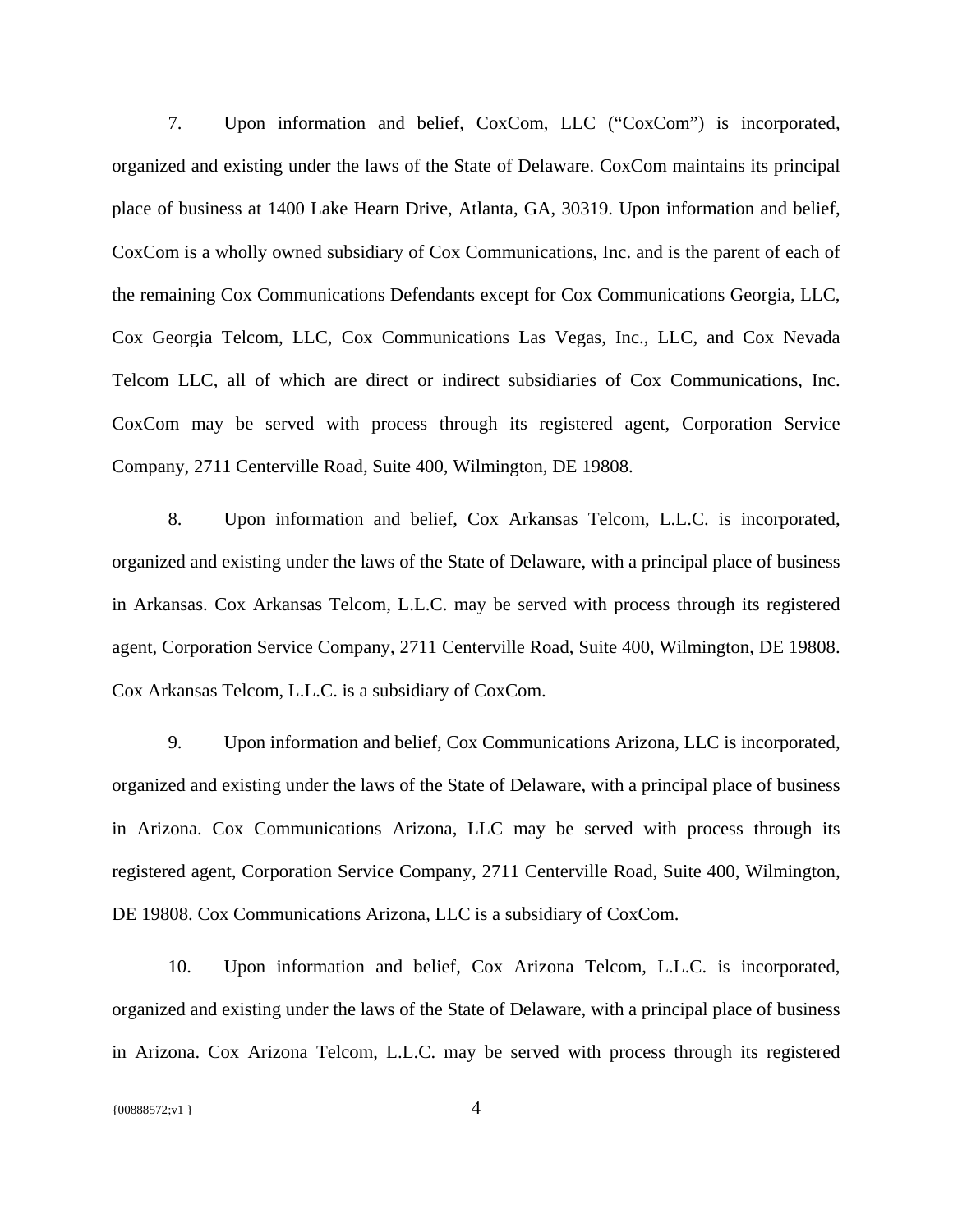agent, Corporation Service Company, 2711 Centerville Road, Suite 400, Wilmington, DE 19808. Cox Arizona Telcom, L.L.C. is a subsidiary of CoxCom.

11. Upon information and belief, Cox Communications California, LLC is incorporated, organized and existing under the laws of the State of Delaware, with a principal place of business at 1400 Lake Hearn Drive NE, Atlanta, Georgia, 30319. Cox Communications California, LLC may be served with process through its registered agent, Corporation Service Company, 2711 Centerville Road, Suite 400, Wilmington, DE 19808. Cox Communications California, LLC is a subsidiary of CoxCom.

12. Upon information and belief, Cox California Telcom, L.L.C. is incorporated, organized and existing under the laws of the State of Delaware, with a principal place of business at 1400 Lake Hearn Drive NE, Atlanta, Georgia, 30319. Cox California Telcom, L.L.C. may be served with process through its registered agent, Corporation Service Company, 2711 Centerville Road, Suite 400, Wilmington, DE 19808. Cox California Telcom, L.L.C. is a subsidiary of CoxCom.

13. Upon information and belief, Cox Colorado Telcom, L.L.C. is incorporated, organized and existing under the laws of the State of Delaware, with a principal place of business at 1400 Lake Hearn Drive NE, Atlanta, Georgia, 30319. Cox Colorado Telcom L.L.C. may be served with process through its registered agent, Corporation Service Company, 2711 Centerville Road, Suite 400, Wilmington, DE 19808. Cox Colorado Telcom L.L.C. is a subsidiary of CoxCom.

14. Upon information and belief, Cox Connecticut Telcom, L.L.C. is incorporated, organized and existing under the laws of the State of Delaware, with a principal place of business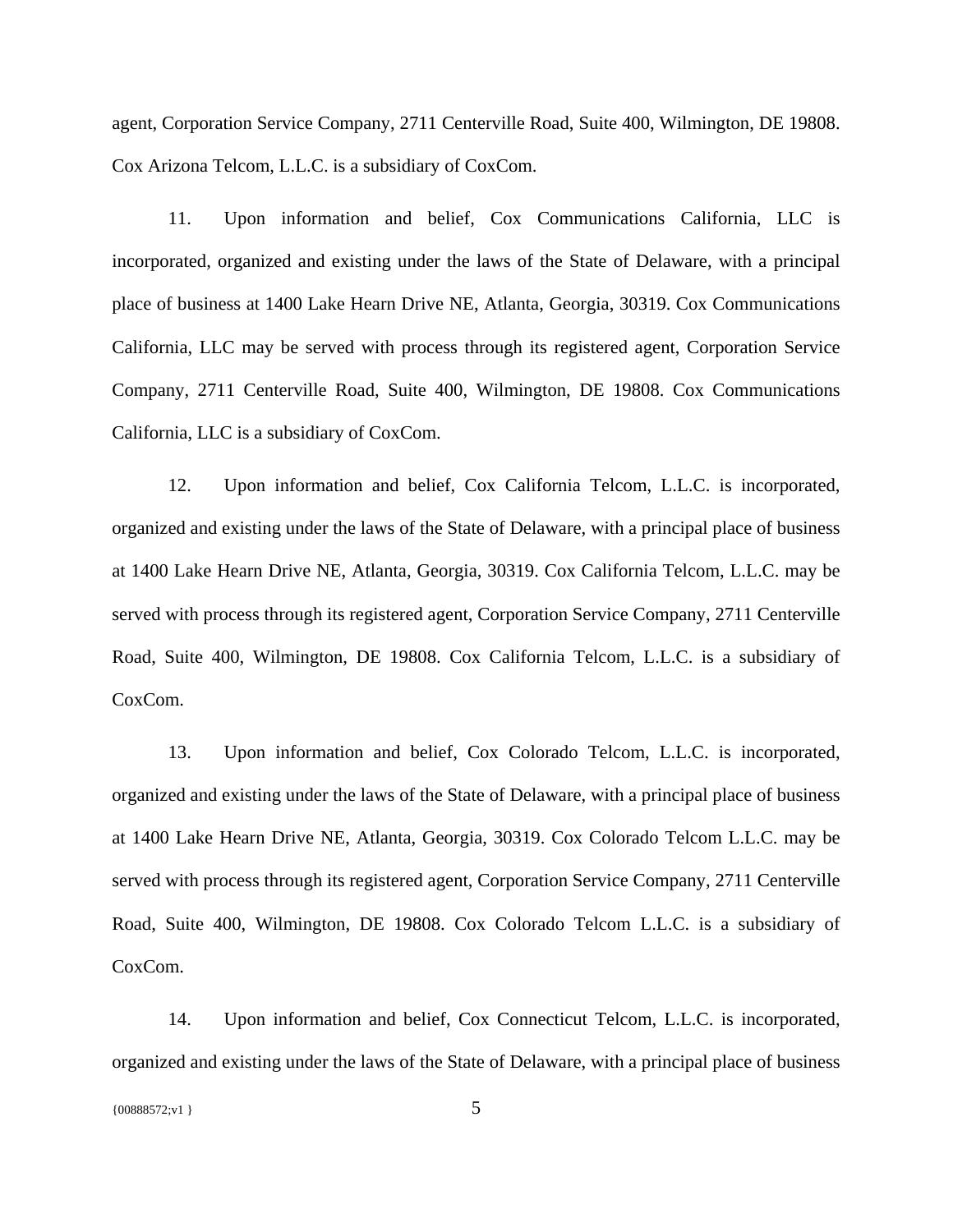in Connecticut. Cox Connecticut Telcom, L.L.C. may be served with process through its registered agent, Corporation Service Company, 2711 Centerville Road, Suite 400, Wilmington, DE 19808. Cox Connecticut Telcom, L.L.C. is a subsidiary of CoxCom.

15. Upon information and belief, Cox District of Columbia Telcom, L.L.C. is incorporated, organized and existing under the laws of the State of Delaware, with a principal place of business in the District of Columbia. Cox District of Columbia Telcom, L.L.C. may be served with process through its registered agent, Corporation Service Company, 2711 Centerville Road, Suite 400, Wilmington, DE 19808. Cox District of Columbia Telcom, L.L.C. is a subsidiary of CoxCom.

16. Upon information and belief, Cox Florida Telcom, L.P. is organized and existing under the laws of the State of Delaware, with a principal place of business at 1400 Lake Hearn Drive NE, Atlanta, Georgia, 30319. Cox Florida Telcom, L.P. may be served with process through its registered agent, Corporation Service Company, 2711 Centerville Road, Suite 400, Wilmington, DE 19808. Cox Florida Telcom, L.P. is a subsidiary of CoxCom.

17. Upon information and belief, Cox Communications Georgia, LLC is incorporated, organized and existing under the laws of the State of Delaware, with a principal place of business at 1400 Lake Hearn Drive, Atlanta, Georgia 30319. Cox Communications Georgia, LLC may be served with process through its registered agent, Corporation Service Company, 2711 Centerville Road, Suite 400, Wilmington, DE 19808. Cox Communications Georgia, LLC is a subsidiary of Cox Communications, Inc.

18. Upon information and belief, Cox Georgia Telcom L.L.C. is incorporated, organized and existing under the laws of the State of Delaware, with a principal place of business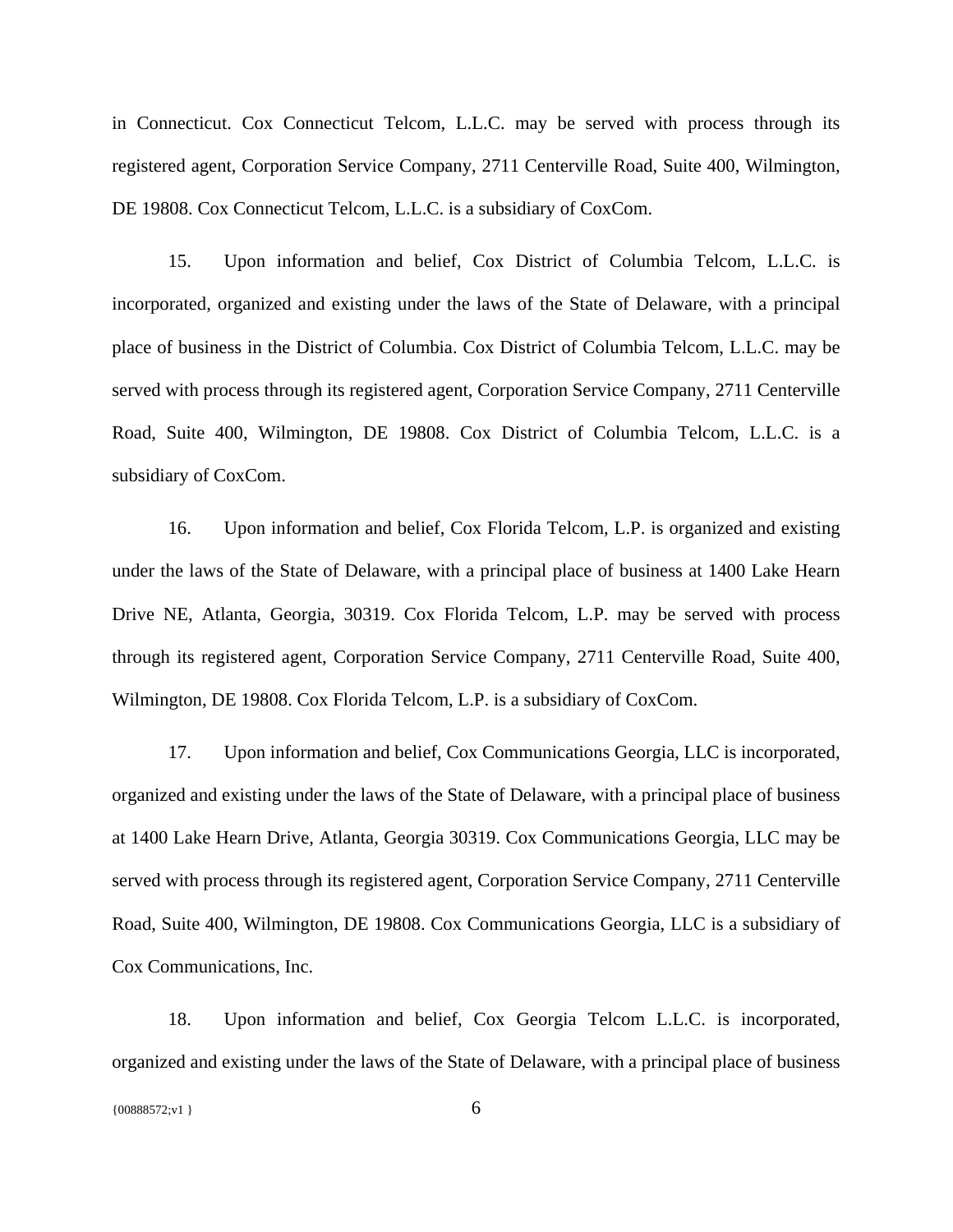at 1400 Lake Hearn Drive, Atlanta, Georgia 30319. Cox Georgia Telcom L.L.C. may be served with process through its registered agent, Corporation Service Company, 2711 Centerville Road, Suite 400, Wilmington, DE 19808. Cox Georgia Telcom L.L.C. is a subsidiary of Cox Communications Georgia, LLC, which is a subsidiary of Cox Communications, Inc.

19. Upon information and belief, Cox Iowa Telcom, L.L.C. is incorporated, organized and existing under the laws of the State of Delaware, with a principal place of business at 1400 Lake Hearn Drive, Atlanta, Georgia 30319. Cox Iowa Telcom, L.L.C. may be served with process through its registered agent, Corporation Service Company, 2711 Centerville Road, Suite 400, Wilmington, DE 19808. Cox Iowa Telcom, L.L.C. is a subsidiary of CoxCom.

20. Upon information and belief, Cox Idaho Telcom, L.L.C. is incorporated, organized and existing under the laws of the State of Delaware, with a principal place of business at 1400 Lake Hearn Drive, Atlanta, Georgia 30319. Cox Idaho Telcom, L.L.C. may be served with process through its registered agent, Corporation Service Company, 2711 Centerville Road, Suite 400, Wilmington, DE 19808. Cox Idaho Telcom, L.L.C. is a subsidiary of CoxCom.

21. Upon information and belief, Cox Communications Kansas, L.L.C. is incorporated, organized and existing under the laws of the State of Delaware, with a principal place of business in Kansas. Cox Communications Kansas, L.L.C. may be served with process through its registered agent, Corporation Service Company, 2711 Centerville Road, Suite 400, Wilmington, DE 19808. Cox Communications Kansas, L.L.C. is a subsidiary of CoxCom.

22. Upon information and belief, Cox Kansas Telcom, L.L.C. is incorporated, organized and existing under the laws of the State of Delaware, with a principal place of business in Kansas. Cox Kansas Telcom, L.L.C. may be served with process through its registered agent,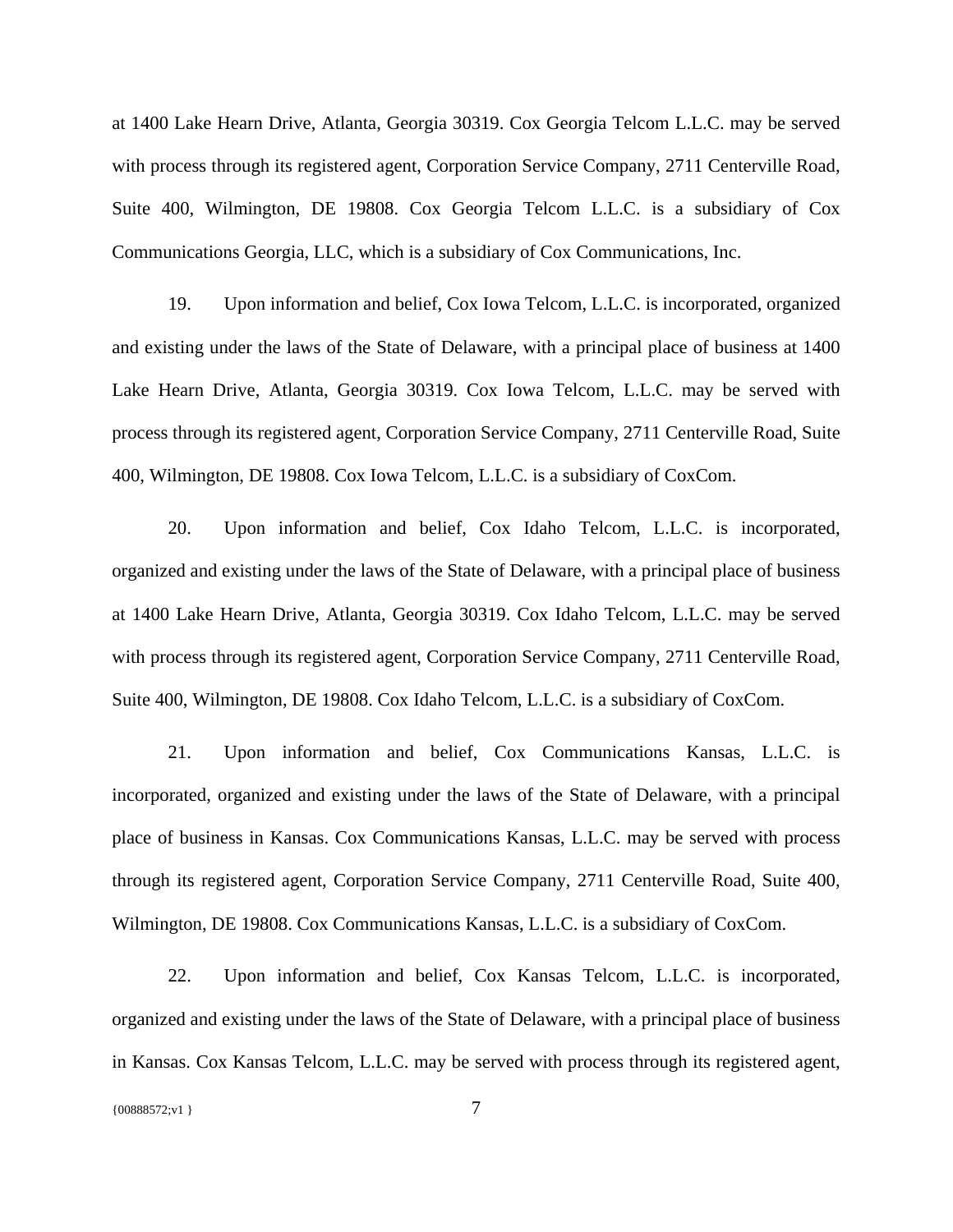Corporation Service Company, 2711 Centerville Road, Suite 400, Wilmington, DE 19808. Cox Kansas Telcom, L.L.C. is a subsidiary of CoxCom.

23. Upon information and belief, Cox Communications Gulf Coast, LLC is incorporated, organized and existing under the laws of the State of Delaware, with a principal place of business at 1400 Lake Hearn Drive, Atlanta, Georgia 30319. Cox Communications Gulf Coast, LLC may be served with process through its registered agent, Corporation Service Company, 2711 Centerville Road, Suite 400, Wilmington, DE 19808. Cox Communications Gulf Coast, LLC is a subsidiary of CoxCom.

24. Upon information and belief, Cox Communications Louisiana, L.L.C. is incorporated, organized and existing under the laws of the State of Delaware, with a principal place of business at 1400 Lake Hearn Drive, Atlanta, Georgia 30319. Cox Communications Louisiana, L.L.C. may be served with process through its registered agent, Corporation Service Company, 2711 Centerville Road, Suite 400, Wilmington, DE 19808. Cox Communications Louisiana, L.L.C. is a subsidiary of CoxCom.

25. Upon information and belief, Cox Louisiana Telcom, L.L.C. is incorporated, organized and existing under the laws of the State of Delaware, with a principal place of business at 1400 Lake Hearn Drive, Atlanta, Georgia 30319. Cox Louisiana Telcom, L.L.C. may be served with process through its registered agent, Corporation Service Company, 2711 Centerville Road, Suite 400, Wilmington, DE 19808. Cox Louisiana Telcom, L.L.C. is a subsidiary of CoxCom.

26. Upon information and belief, Cox Maryland Telcom, L.L.C. is incorporated, organized and existing under the laws of the State of Delaware, with a principal place of business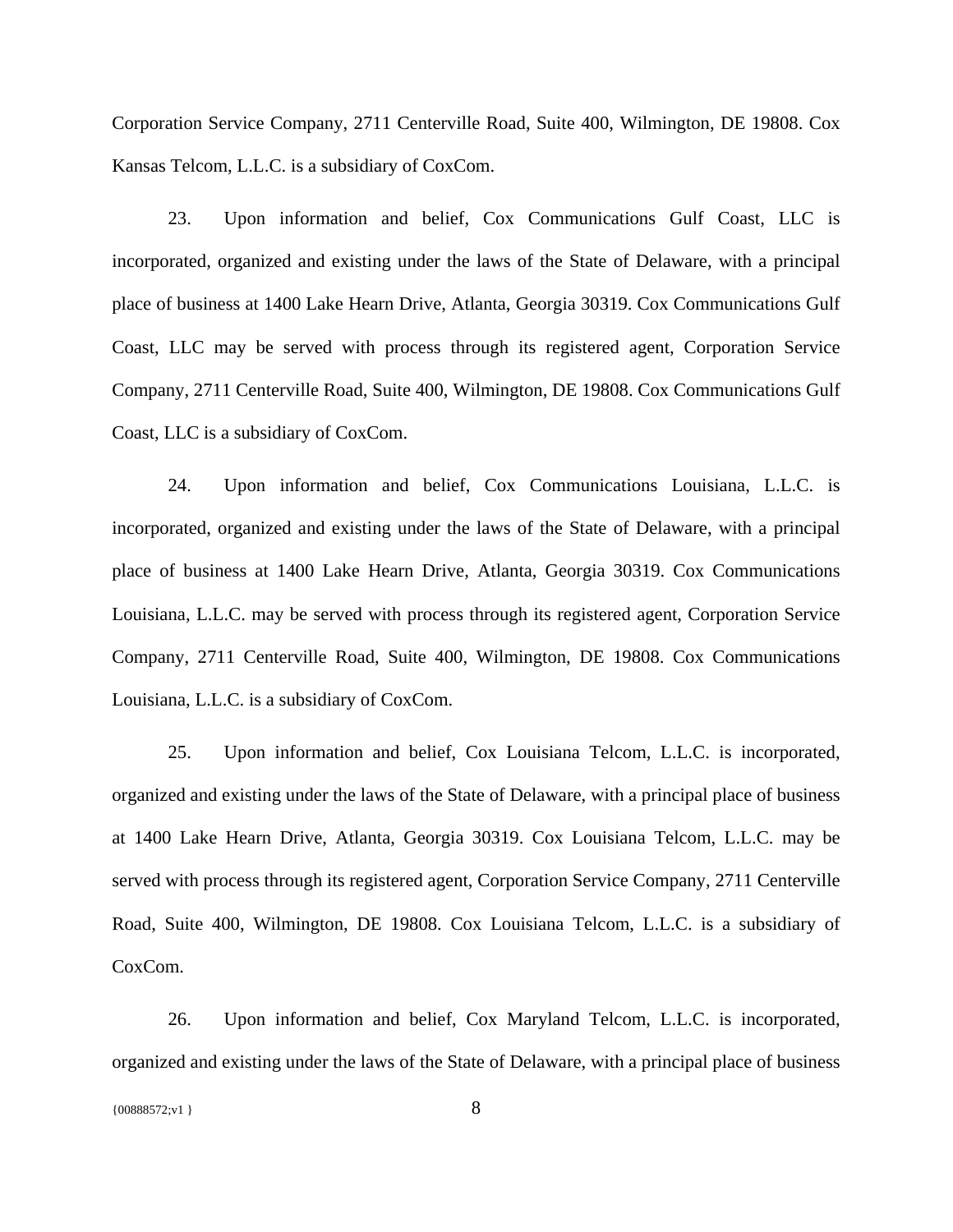in Maryland. Cox Maryland Telcom L.L.C. may be served with process through its registered agent, Corporation Service Company, 2711 Centerville Road, Suite 400, Wilmington, DE 19808. Cox Maryland Telcom, L.L.C. is a subsidiary of CoxCom.

27. Upon information and belief, Cox Missouri Telcom, LLC is incorporated, organized and existing under the laws of the State of Delaware, with a principal place of business in Missouri. Cox Missouri Telcom, LLC may be served with process through its registered agent, Corporation Service Company, 2711 Centerville Road, Suite 400, Wilmington, DE 19808. Cox Missouri Telcom, LLC is a subsidiary of CoxCom.

28. Upon information and belief, Cox Nebraska Telcom, L.L.C. is incorporated, organized and existing under the laws of the State of Delaware, with a principal place of business at 1400 Lake Hearn Drive, Atlanta, Georgia 30319. Cox Nebraska Telcom, L.L.C. may be served with process through its registered agent, Corporation Service Company, 2711 Centerville Road, Suite 400, Wilmington, DE 19808. Cox Nebraska Telcom, L.L.C. is a subsidiary of CoxCom.

29. Upon information and belief, Cox Communications Omaha, L.L.C. is incorporated, organized and existing under the laws of the State of Delaware, with a principal place of business at 1400 Lake Hearn Drive, Atlanta, Georgia 30319. Cox Communications Omaha, L.L.C. may be served with process through its registered agent, Corporation Service Company, 2711 Centerville Road, Suite 400, Wilmington, DE 19808. Cox Communications Omaha, L.L.C. is a subsidiary of CoxCom.

30. Upon information and belief, Cox Nevada Telcom, L.L.C. is incorporated, organized and existing under the laws of the State of Delaware, with a principal place of business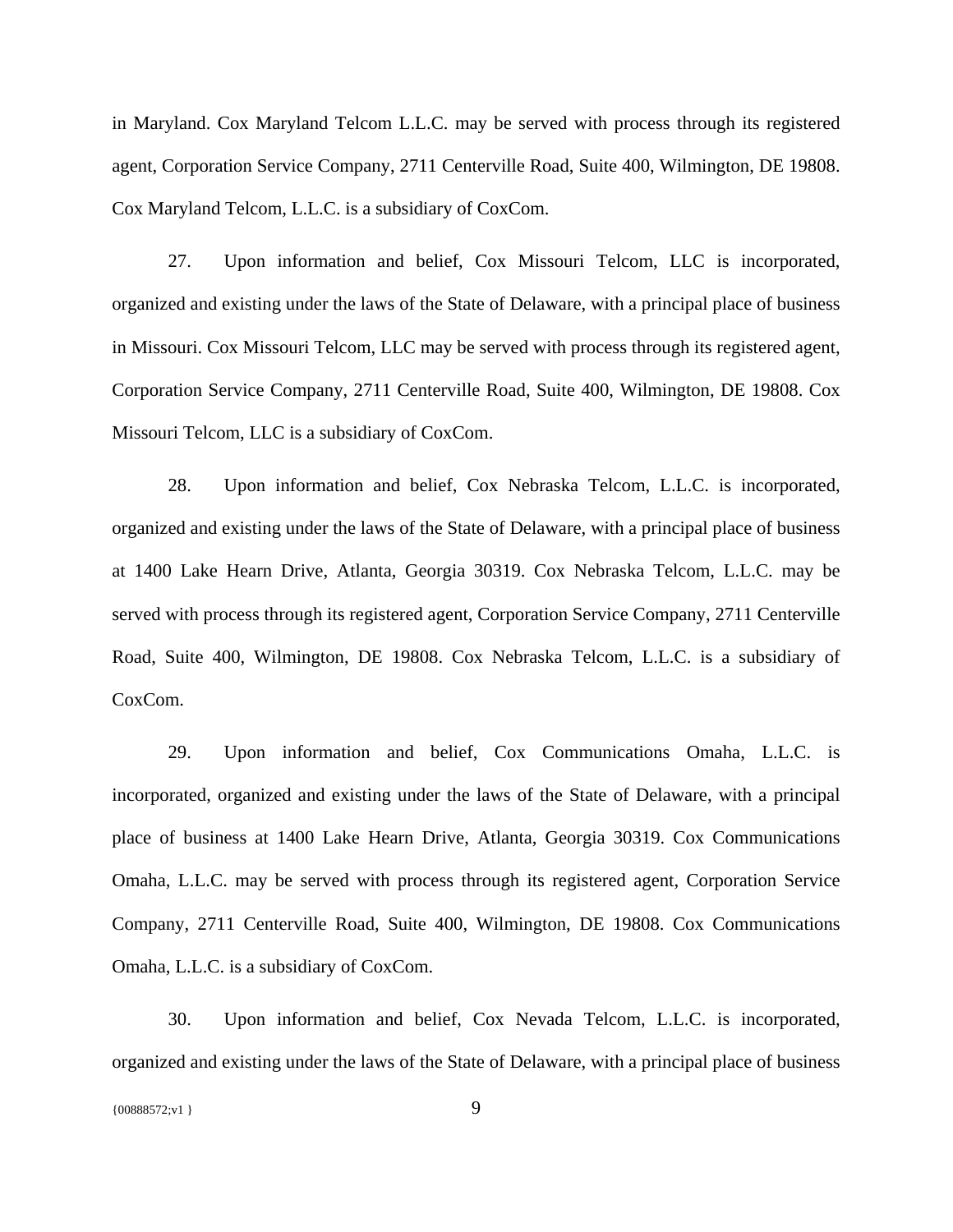in Nevada. Cox Nevada Telcom, L.L.C. may be served with process through its registered agent, Corporation Service Company, 2711 Centerville Road, Suite 400, Wilmington, DE 19808. Cox Nevada Telcom, L.L.C. is a subsidiary of Cox Communications, Inc.

31. Upon information and belief, Cox Communications Las Vegas, Inc. is incorporated, organized and existing under the laws of the State of Delaware, with a principal place of business in Nevada. Cox Communications Las Vegas, Inc. may be served with process through its registered agent, Corporation Service Company, 2711 Centerville Road, Suite 400, Wilmington, DE 19808. Cox Communications Las Vegas, Inc. is a subsidiary of Cox Communications, Inc.

32. Upon information and belief, Cox North Carolina Telcom L.L.C. is incorporated, organized and existing under the laws of the State of Delaware, with a principal place of business at 1400 Lake Hearn Drive, Atlanta, Georgia 30319. Cox North Carolina Telcom L.L.C. may be served with process through its registered agent, Corporation Service Company, 2711 Centerville Road, Suite 400, Wilmington, DE 19808. Cox North Carolina Telcom L.L.C. is a subsidiary of CoxCom.

33. Upon information and belief, Cox Ohio Telcom, L.L.C. is incorporated, organized and existing under the laws of the State of Delaware, with a principal place of business in Ohio. Cox Ohio Telcom, L.L.C. may be served with process through its registered agent, Corporation Service Company, 2711 Centerville Road, Suite 400, Wilmington, DE 19808. Cox Ohio Telcom, L.L.C. is a subsidiary of CoxCom.

34. Upon information and belief, Cox Oklahoma Telcom, L.L.C. is incorporated, organized and existing under the laws of the State of Delaware, with a principal place of business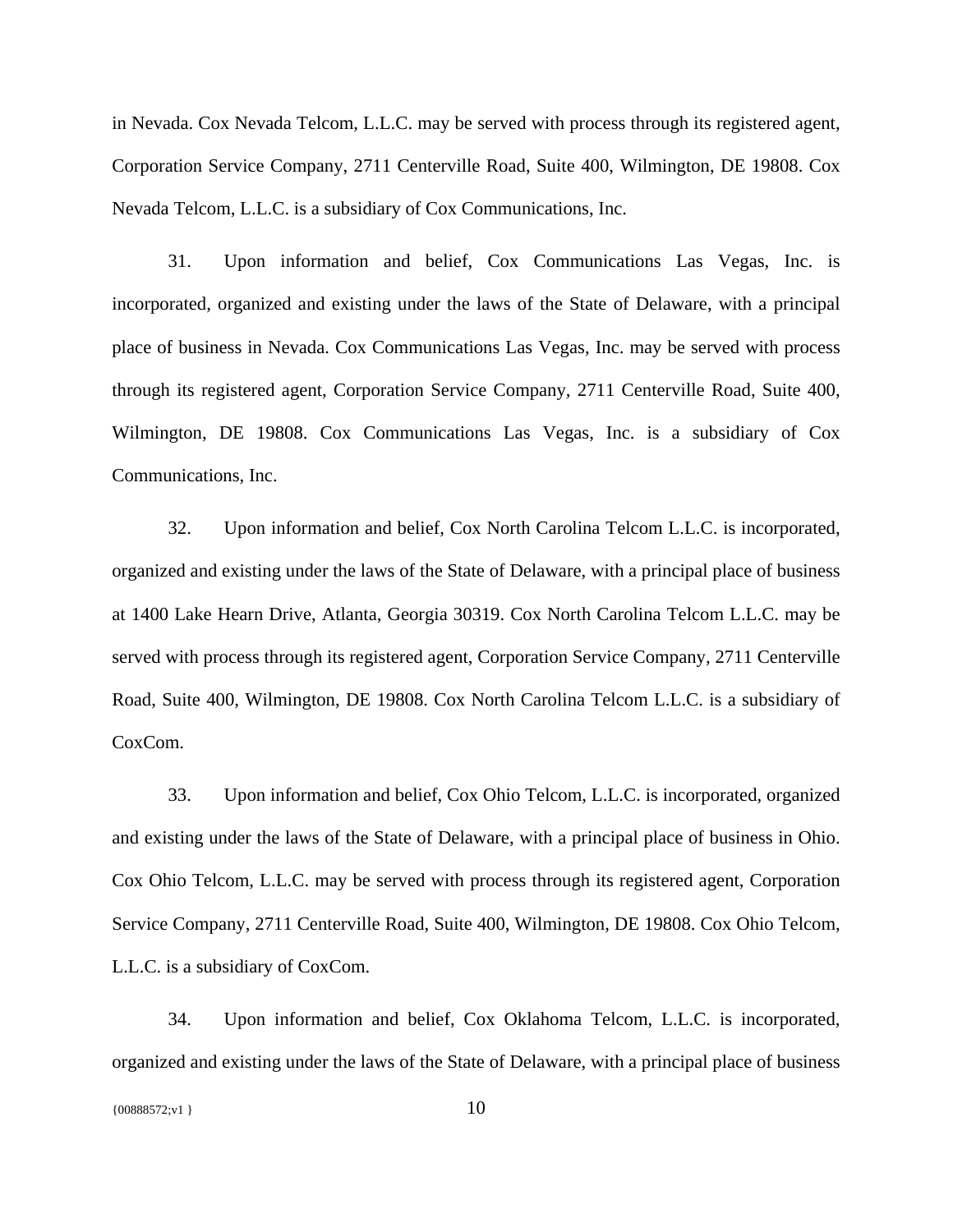in Oklahoma. Cox Oklahoma Telcom, L.L.C. may be served with process through its registered agent, Corporation Service Company, 2711 Centerville Road, Suite 400, Wilmington, DE 19808. Cox Oklahoma Telcom, L.L.C. is a subsidiary of CoxCom.

35. Upon information and belief, Cox Rhode Island Telcom, L.L.C. is incorporated, organized and existing under the laws of the State of Delaware, with a principal place of business at 1400 Lake Hearn Drive, Atlanta, Georgia 30319. Cox Rhode Island Telcom, L.L.C. may be served with process through its registered agent, Corporation Service Company, 2711 Centerville Road, Suite 400, Wilmington, DE 19808. Cox Rhode Island Telcom, L.L.C. is a subsidiary of CoxCom.

36. Upon information and belief, Cox Virginia Telcom, L.L.C. is incorporated, organized and existing under the laws of the State of Virginia, with a principal place of business at 6205 Peachtree Dunwoody Road, Atlanta, Georgia, 30328. Cox Virginia Telcom, L.L.C. may be served with process through the Secretary of State. Cox Virginia Telcom, L.L.C. is a subsidiary of CoxCom.

37. Upon information and belief, Cox Communications Hampton Roads, L.L.C. is is incorporated, organized and existing under the laws of the State of Delaware, with a principal place of business at 1400 Lake Hearn Drive NE, Atlanta, Georgia 30319. Cox Communications Hampton Roads, L.L.C. may be served with process through its registered agent, Corporation Service Company, 2711 Centerville Road, Suite 400, Wilmington, DE 19808. Cox Communications Hampton Roads, L.L.C. is a subsidiary of CoxCom.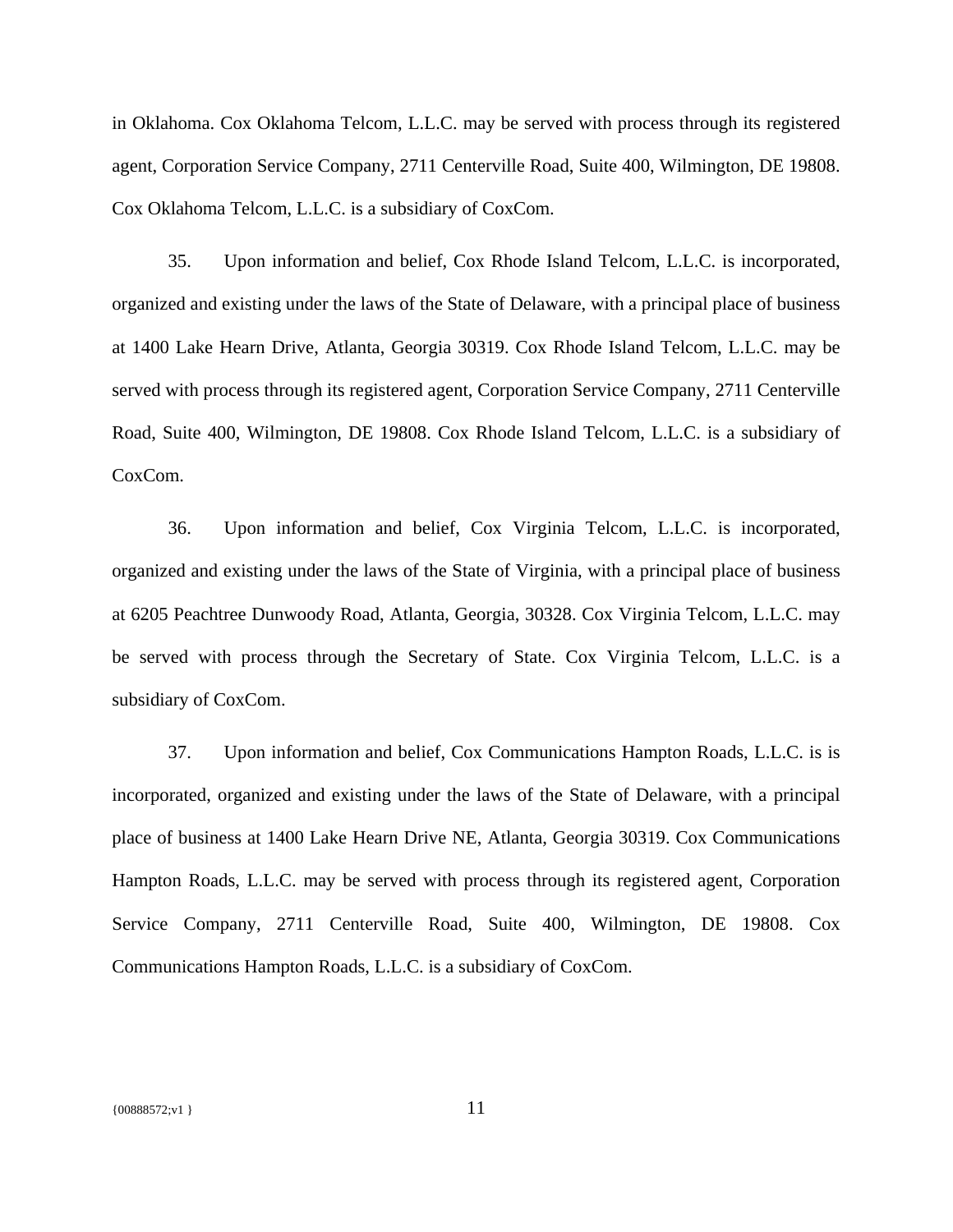### **III. JURISDICTION AND VENUE**

38. This action arises under the patent laws of the United States, Title 35, United States Code § 1, *et seq*. This Court has exclusive subject matter jurisdiction over this case for patent infringement under 28 U.S.C. §§ 1331 and 1338(a).

39. Personal jurisdiction exists generally over each of the Defendants because they have sufficient minimum contacts with the forum as a result of business conducted within the State of Delaware. All Defendants (with the exception of Cox Virginia Telcom, L.L.C., a Virginia entity) are residents of the State of Delaware, are organized under the laws of the State of Delaware, and maintain an agent for service in the State of Delaware. Each of the Defendant entities has also availed itself of the courts in this District and is therefore subject to personal jurisdiction. See Complaint, *Cox Communications, Inc. v. Sprint Comms. Co.*, Case No. 1:12-cv-00487-UNA, Dkt. No. 1 (D. Del. Apr. 16, 2012).

40. Venue is appropriate in the District of Delaware under 28 U.S.C. §§ 1391(b), 1391(c)(2), and 1400(b).

#### **IV. GENERAL ALLEGATIONS**

{00888572;v1 } 12 41. United States Patent No. 5,809,492 ("the '492 Patent") entitled "APPARATUS AND METHOD FOR DEFINING RULES FOR PERSONAL AGENTS," was duly and legally issued by the United States Patent and Trademark Office on September 15, 1998 after full and fair examination. A request for *ex parte* reexamination of the '492 Patent was filed on June 3, 2010. On September 27, 2013, the United States Patent Office duly and legally issued *Ex Parte* Reexamination Certificate No. 5,809,492 C1 confirming the patentability of claims 1, 2, 12, 13, 24-27, claim 30 as amended, and claims 31-45 which were added during the reexamination.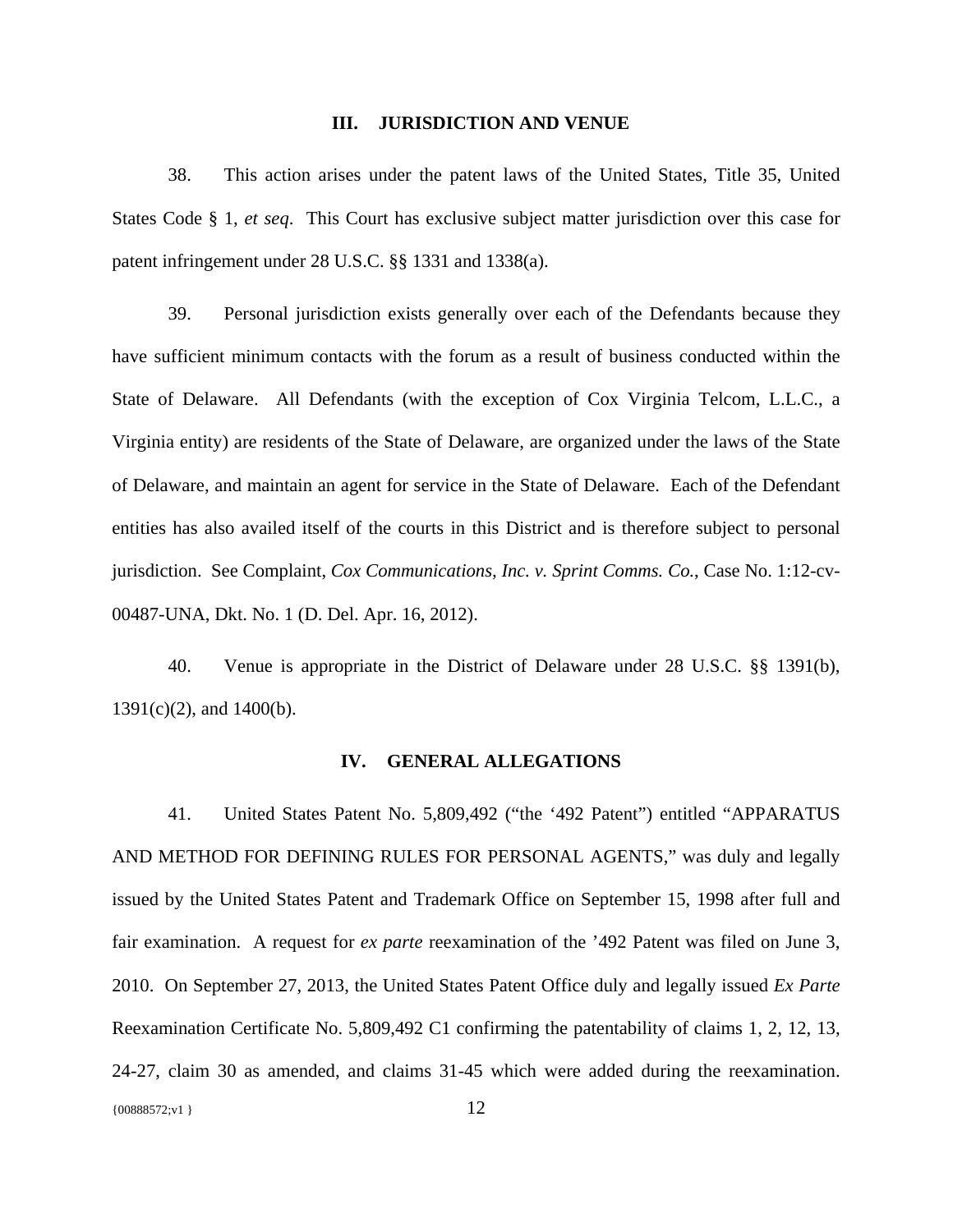AT&T IP II is the assignee of all rights, title, and interest in the '492 Patent, including the right to recover damages for past infringement. A copy of the '492 Patent with its Reexamination Certificate is attached as Exhibit A to this Complaint.

42. The '492 Patent discloses methods and apparatuses for software agents to incorporate user information and generate and maintain rules, identify and repair conflicting rules, and implement the actions mandated by those rules. The advances of the '492 patent allow user interactions with complex computer programs to be simplified, which in turn allows rules to be programmed into computers without the need for the user to have any expertise in the art.

43. United States Patent No. 6,118,976 ("the '976 Patent") entitled "ASYMMETRIC DATA COMMUNICATIONS SYSTEM," was duly and legally issued by the United States Patent and Trademark Office on September 12, 2000 after full and fair examination. Two requests for *ex parte* reexamination of the '976 Patent were filed on December 4, 2010 and January 10, 2011. On November 30, 2011, the United States Patent Office duly and legally issued *Ex Parte* Reexamination Certificate No. 6,118,976 C1 confirming the patentability of claims 19 and 27 and adding claims 32-52. AT&T IP I is the assignee of all rights, title, and interest in the '976 patent, including the right to recover damages for past infringement. A copy of the '976 Patent with its Reexamination Certificate is attached as Exhibit B to this Complaint.

44. The '976 Patent discloses a point to multipoint distribution system for analog and digital content including a return path for user control information. The '976 Patent discloses both the overall content distribution system and the component parts, such as set top boxes, needed to implement such a system. The advances of the '976 patent allow a single device to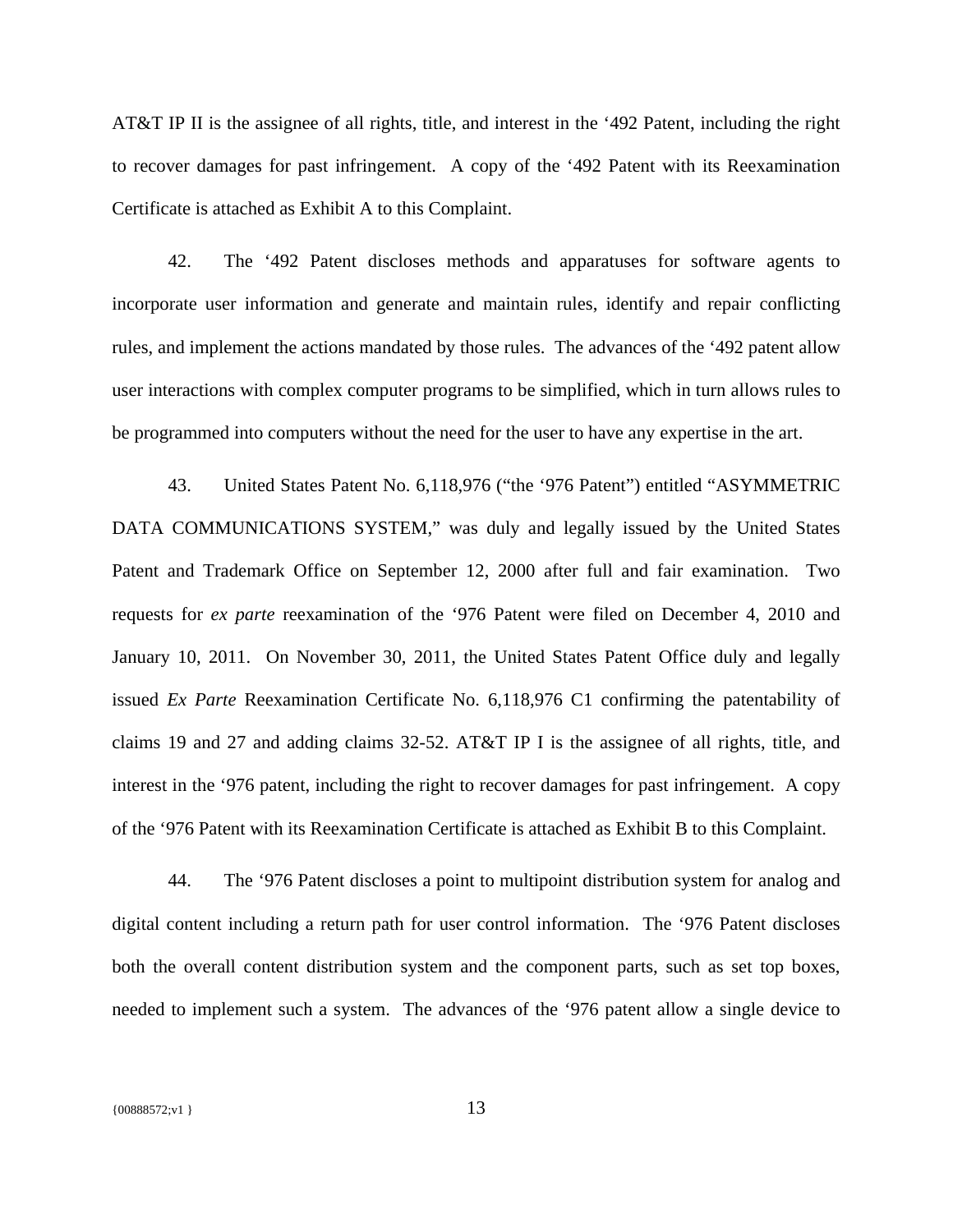select between and tune both analog and digital content streams, and to transmit data back to the source of one or more of those streams.

45. United States Patent No. 6,487,200 ("the '200 Patent") entitled "PACKET TELEPHONE SYSTEM," was duly and legally issued by the United States Patent and Trademark Office on November 26, 2002 after full and fair examination. A certificate of correction was issued on March, 11, 2003. AT&T IP II is the assignee of all rights, title, and interest in the '200 patent, including the right to recover damages for past infringement. A copy of the '200 Patent with its certificate of correction is attached as Exhibit C to this Complaint.

46. The '200 Patent discloses a packet telephone system employing network interface units that convert between voice and DTMF signals from telephony devices and packets from a packet network. The '200 Patent also discloses important features of such systems, including the remote programmability of network interface units and the use of equipment identification numbers to manage the packet network and connected devices.

47. United States Patent No. 6,952,668 ("the '668 Patent") entitled "METHOD AND APPARATUS FOR PERFORMING PACKET LOSS OR FRAME ERASURE CONCEALMENT," was duly and legally issued by the United States Patent and Trademark Office on October 4, 2005 after full and fair examination. AT&T IP II is the assignee of all rights, title, and interest in the '668 patent, including the right to recover damages for past infringement. A copy of the '668 Patent is attached as Exhibit D to this Complaint.

48. United States Patent No. 7,233,897 ("the '897 Patent") entitled "METHOD AND APPARATUS FOR PERFORMING PACKET LOSS OR FRAME ERASURE CONCEALMENT," was duly and legally issued by the United States Patent and Trademark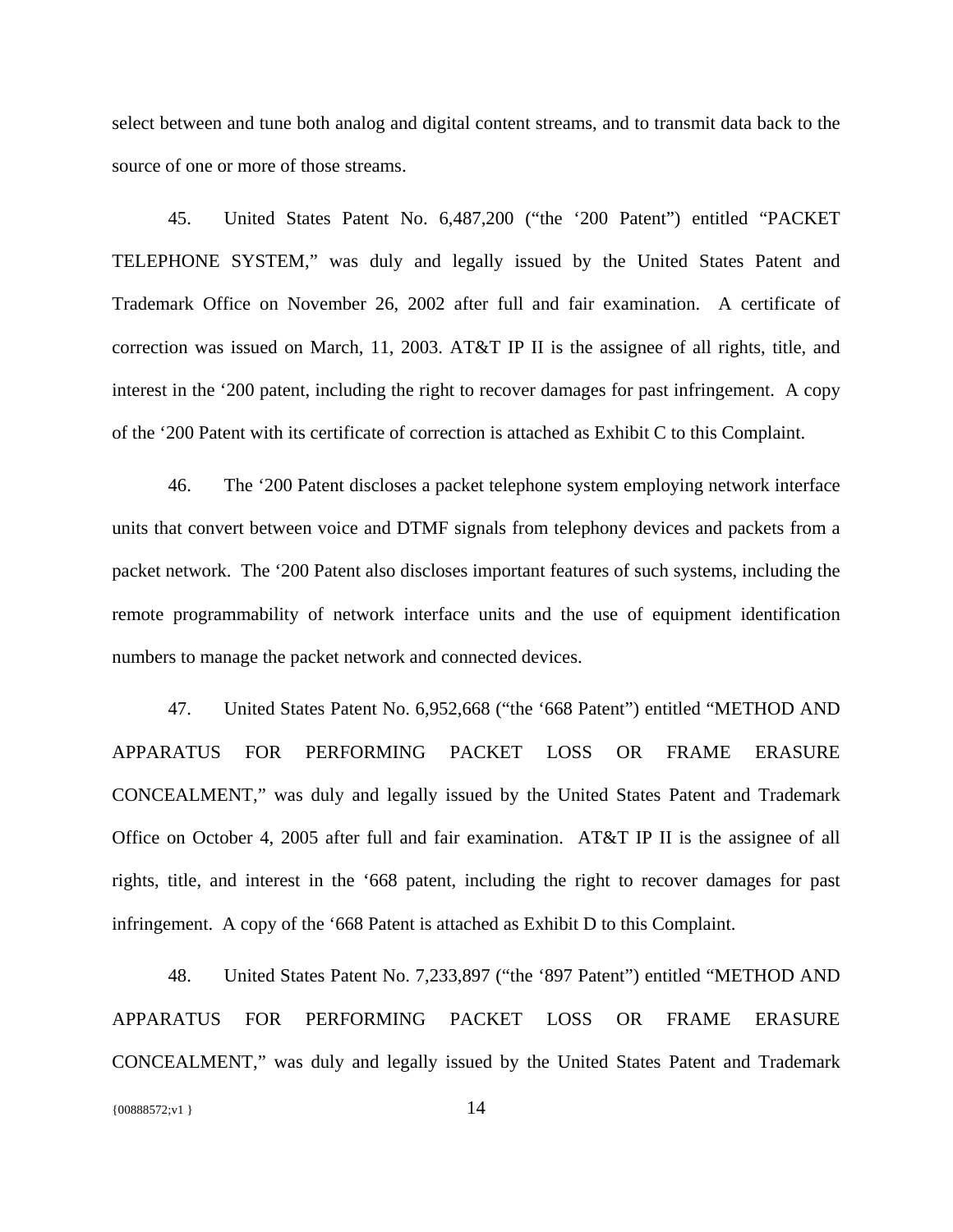Office on June 19, 2007 after full and fair examination. Certificates of correction issued for the '897 patent on September 4, 2007 and September 28, 2010. AT&T IP II is the assignee of all rights, title, and interest in the '897 Patent, including the right to recover damages for past infringement. A copy of the '897 Patent with its certificates of correction is attached as Exhibit E to this Complaint.

49. United States Patent No. 7,908,140 ("the '140 Patent") entitled "METHOD AND APPARATUS FOR PERFORMING PACKET LOSS OR FRAME ERASURE CONCEALMENT," was duly and legally issued by the United States Patent and Trademark Office on March 15, 2011 after full and fair examination. AT&T IP II is the assignee of all rights, title, and interest in the '140 patent, including the right to recover damages for past infringement. A copy of the '140 Patent is attached as Exhibit F to this Complaint.

50. The '668, '897, and '140 Patents (collectively, "Kapilow Patents") disclose methods and apparatuses for performing packet loss or frame erasure concealment in a packet based network used for voice transmission. Packet loss or frame erasure concealment allows a packet based network to simulate the quality of a circuit switched telephone network by inserting estimates of missing voice clips when packets are lost during transmission. The advances of the Kapilow Patents made packet based telephone service acceptable to users accustomed to the quality of circuit switched telephone service.

51. United States Patent No. 6,993,353 ("the '353 Patent") entitled "CABLE DATA SERVICE METHOD," was duly and legally issued by the United States Patent and Trademark Office on January 31, 2006 after full and fair examination. AT&T IP II is the assignee of all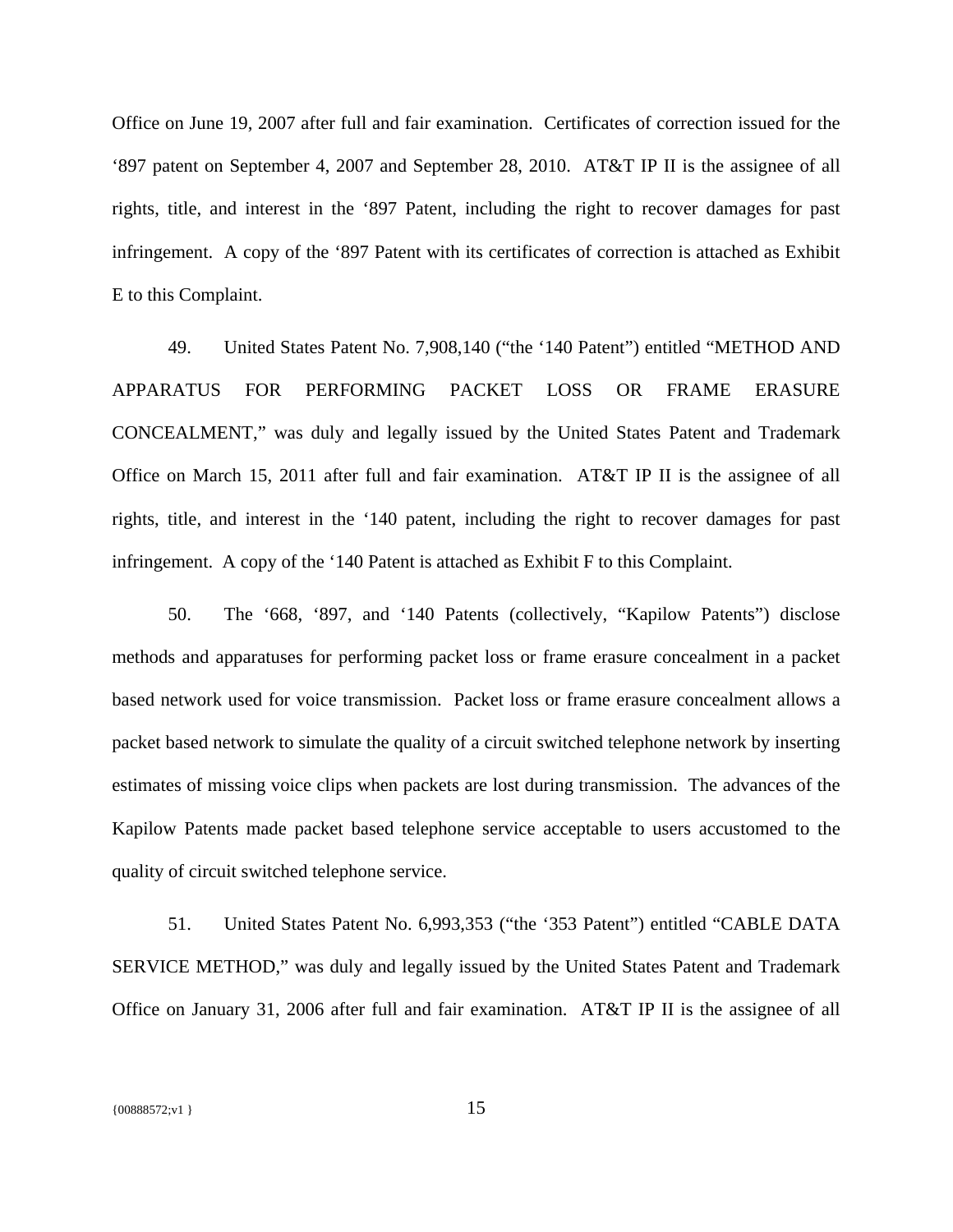rights, title, and interest in the '353 patent, including the right to recover damages for past infringement. A copy of the '353 Patent is attached as Exhibit G to this Complaint.

52. The '353 Patent discloses a method for transmitting data over an RF cable using multiple RF channels that are then recombined at a receiver. This method, commonly referred to as channel bonding, allows for efficient use of cable spectrum to deliver high bandwidth connections to subscribers.

53. United States Patent No. 7,907,714 ("the '714 Patent") entitled "PROFILE MANAGEMENT SYSTEM INCLUDING USER INTERFACE FOR ACCESSING AND MAINTAINING PROFILE DATA OF USER SUBSCRIBED TELEPHONY SERVICES," was duly and legally issued by the United States Patent and Trademark Office on June 19, 2007 after full and fair examination. A certificate of correction issued for the '714 patent on August 16, 2011. AT&T IP I is the assignee of all rights, title, and interest in the '714 patent, including the right to recover damages for past infringement. A copy of the '714 Patent with its certificate of correction is attached as Exhibit H to this Complaint.

54. The '714 Patent discloses a management system that allows users to access and maintain their own subscriber profile information. This allows subscribers to obtain a higher level of service while simultaneously lowering cost to the service provider by reducing the need for customer service representatives.

55. The '492 Patent, '976 Patent, '200 Patent, '668 Patent, '353 Patent, '897 Patent, '140 Patent, and '714 Patent are referred to collectively as the "Patents-In-Suit." The Patents-In-Suit each relate to systems and methods for improving the quality and reducing the cost of telecommunications network services.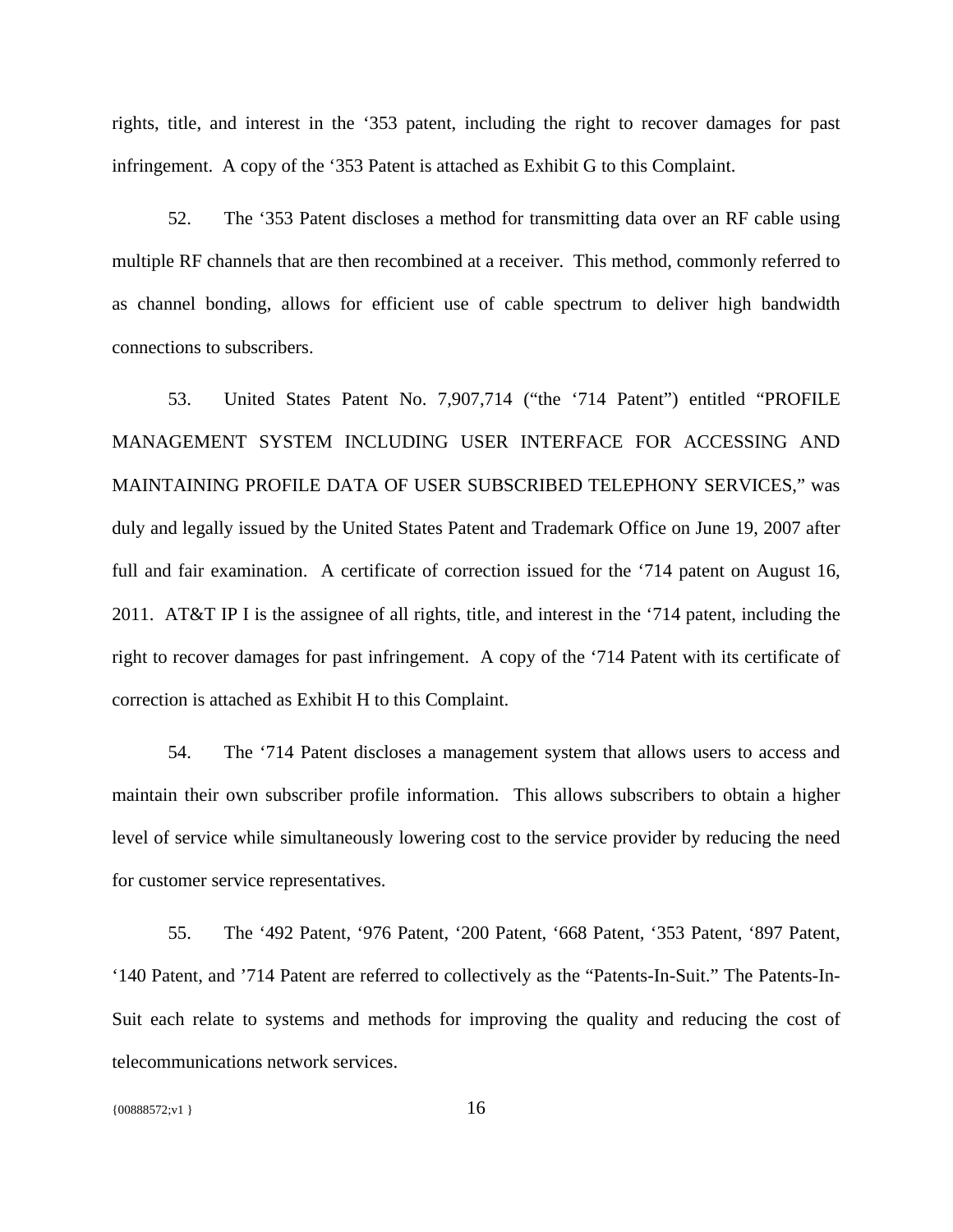56. Cox is engaged in the business of offering television, internet, and telephone services to its subscribers, as well as renting them the necessary equipment. Cox offers television service through set top boxes that practice the claims of the '492 and '976 Patents. Cox also offers telephone service through a packet telephone network infringing the '200, '897, '140, and '668 Patents. In addition, Cox offers internet service by infringing the '353 Patent. Cox also manages its users of these services and maintains their customer profiles by infringing the '714 Patent.

## **V. COUNT I: INFRINGEMENT OF THE '492 PATENT**

57. Cox has directly infringed and continues to infringe, directly and/or indirectly, the '492 Patent by making, using, selling, offering to sell, and/or importing in or into the United States, without authority, Digital Video Recorders (DVRs) and Set Top Boxes (STBs), that embody one or more claims of the '492 Patent. Accused DVRs and STBs include at least the Explorer 8000, 8240, and 8300 DVRs.

58. Cox has induced and is inducing infringement of the '492 Patent in the United States in violation of 35 U.S.C. § 271(b). The direct infringement occurs when Cox, its contractors and employees, customers, and/or subscribers use the accused DVRs and STBs to create, organize, identify, and resolve potentially conflicting program recording requests. Cox knows the '492 Patent is infringed when the accused DVRs and STBs are used. For example, in May 2010, AT&T representatives provided a detailed demonstration of Cox's Explorer 8300HD infringement of claim 1 of the '492 Patent. In spite of this knowledge, Cox continued to induce its employees, customers, and/or subscribers to use the accused DVRs and STBS, thereby infringing the '492 Patent, by providing subscribers with the accused DVRs and STBs and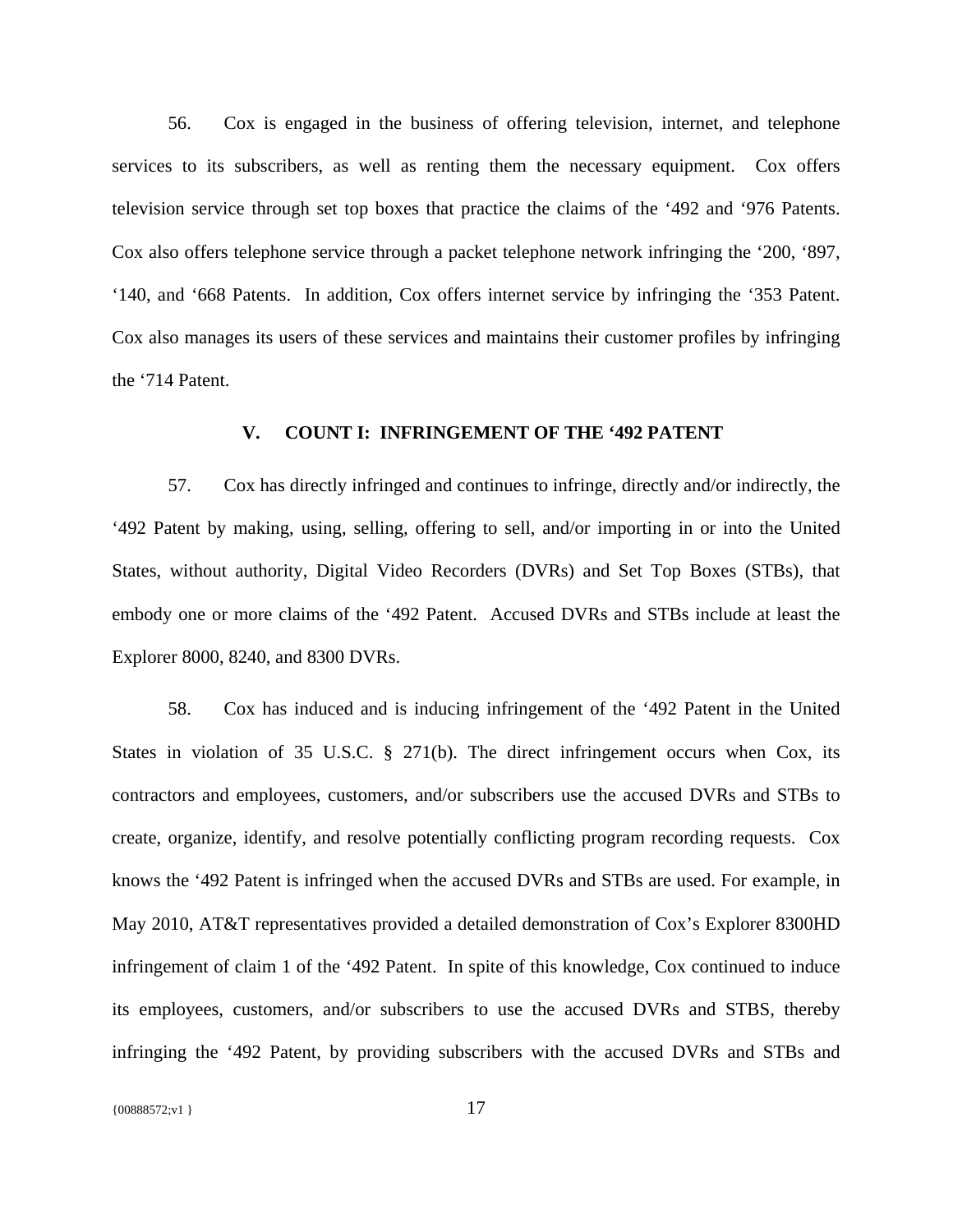providing instructions and support for their use. Upon information and belief, Cox generated significant revenue in connection with the sale and/or rental of the accused DVRs and STBs even though Cox knew that such actions would induce actual infringement.

59. Cox indirectly infringes one or more claims of the '492 Patent by contributory infringement under 35 U.S.C. § 271(c). Direct infringement occurs when Cox, its contractors and employees, customers, and/or subscribers use the accused DVRs and STBs to create, organize, identify, and resolve potentially conflicting program recording requests. The accused DVRs and STBs include particular functionality within their hardware and software components for creating rules, organizing rules into a hierarchical order, determining when rules are in conflict, and suggesting repairs to those rules. The accused DVRs and STBs do not function in an acceptable manner absent the claimed functionality for creating, organizing, identifying and resolving potentially conflicting rules. Furthermore, the functionality of creating and managing rules does not operate in isolation, but is designed to operate with the accused DVRs and STBs. Absent the claimed functionality of creating and managing rules, the accused DVRs and STBs would not operate in an acceptable manner. The systems and software for creating, organizing, identifying, and resolving potentially conflicting program recording requests are non-staple articles with no substantial non-infringing use other than infringing the '492 Patent. The accused DVRs and STBs are especially adapted to operate in a manner that infringes the '492 Patent. Any other use would be unusual, far-fetched, illusory, impractical, occasional, aberrant, or experimental. Cox has known since at least May 2010 that the accused DVRs and STBs and their hardware and software components responsible for creating, organizing, identifying, and resolving potentially conflicting program recording requests are non-staple articles with no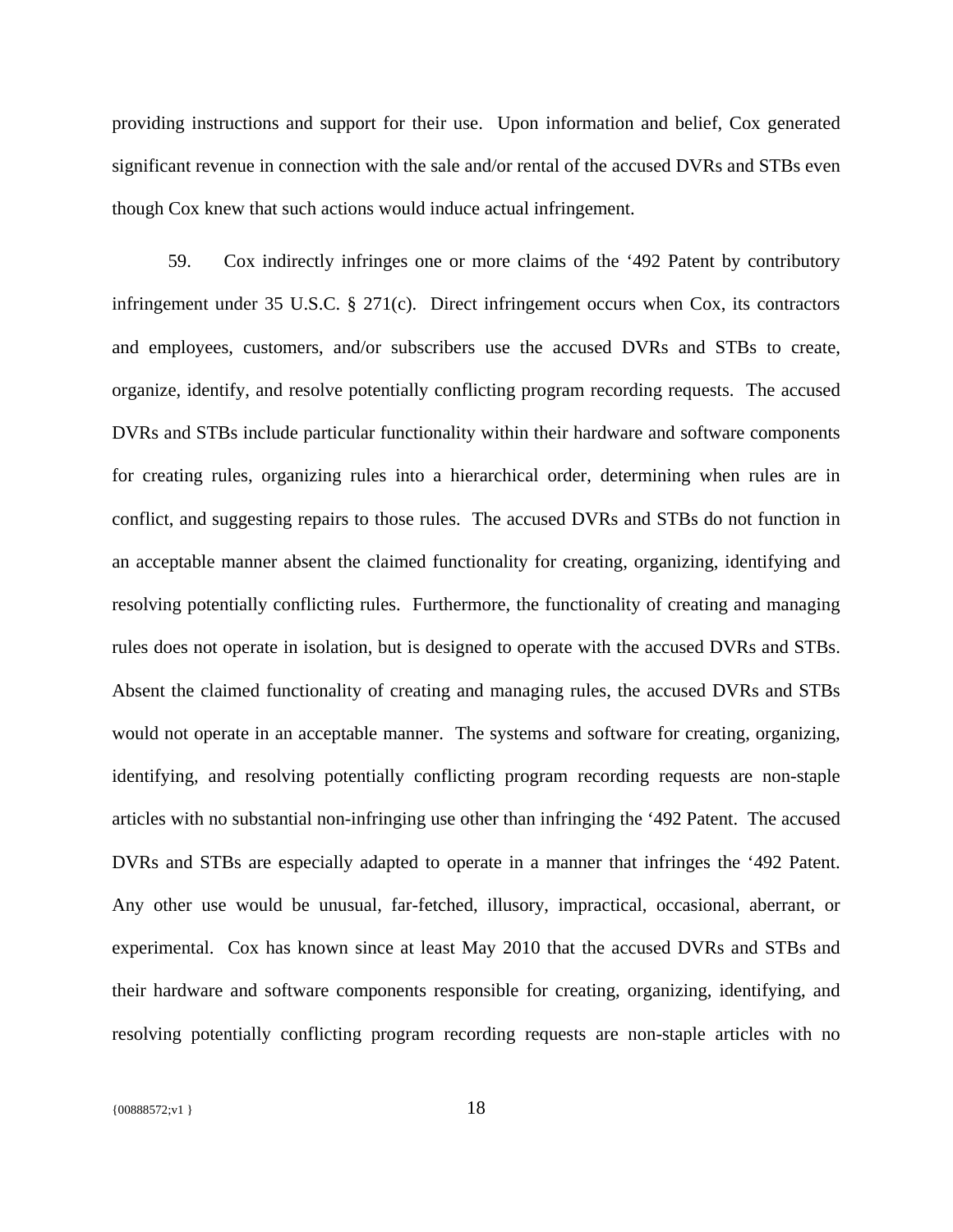substantial use other than infringing the '492 Patent, but has continued to provide the accused DVRs and STBs to its customers and subscribers.

60. Cox's infringement of the '492 Patent has been willful and deliberate. Cox has known about the '492 Patent since at least May 2010, when it received a detailed demonstration of its infringement. Moreover, Cox lacks justifiable belief that there is no infringement, or that the infringed claims are invalid, and has acted despite an objectively high likelihood that its conduct constitutes infringement of a valid patent. AT&T is therefore entitled to an award of enhanced damages, attorneys' fees, and costs in bringing this action pursuant to 35 U.S.C. §§ 284 and 285.

61. As a direct and proximate consequence of the acts and practices of the Defendant in infringing, directly and/or indirectly, one or more claims of the '492 Patent, AT&T has suffered, is suffering, and will continue to suffer injury and damages for which it is entitled to relief under 35 U.S.C. § 284, in an amount to be determined at trial.

## **VI. COUNT II: INFRINGEMENT OF THE '976 PATENT**

62. Cox has directly infringed and continues to infringe, directly and/or indirectly, the '976 Patent by making, using, selling, offering to sell, and/or importing in or into the United States, without authority, DVRs and STBs that embody one or more claims of the '976 Patent. Accused DVRs and STBs include at least the Explorer 8000, 8000HD, 8300, and 8300HD series DVRs.

{00888572;v1 } 19 63. Cox has induced and is inducing infringement of the '976 Patent by others in the United States in violation of 35 U.S.C. § 271(b). The direct infringement occurs when Cox, its contractors and employees, customers, and/or subscribers use the accused DVRs and STBs to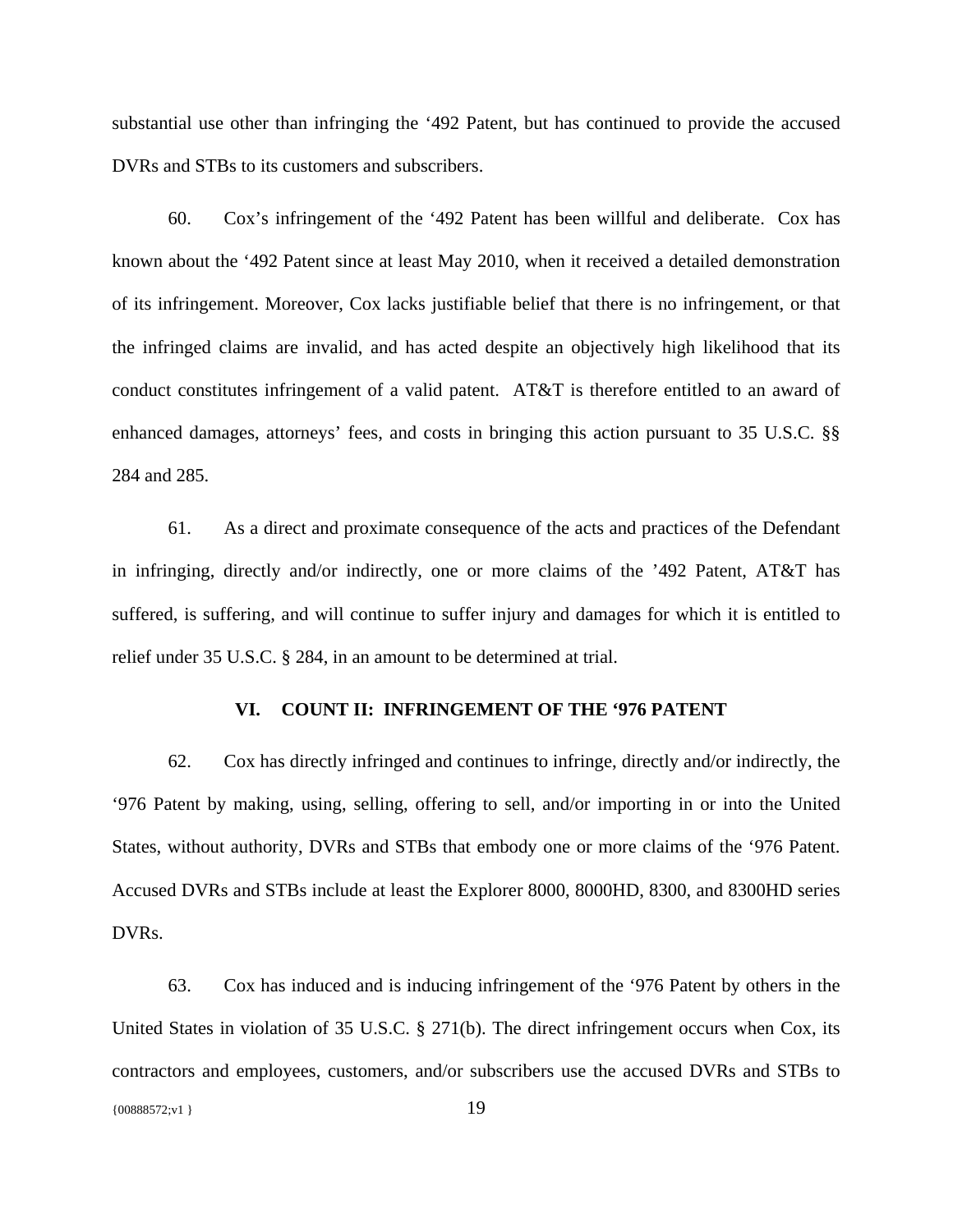receive Cox's services. Cox knows the '976 Patent is infringed by the accused DVRs and STBs and induces infringement by requiring its customers and/or subscribers to use these infringing articles in order to receive Cox's services. For example, on or before May 2010, AT&T representatives provided a detailed demonstration of Cox's Explorer 8300HD infringing claim 19 of the '976 Patent. In spite of this knowledge, Cox continued to require its customers and/or subscribers to use the accused DVRs and STBs, thereby infringing the '976 patent, in order to receive Cox's services. Upon information and belief, Cox and its employees, agents, and technicians continued to sell, rent, install, and/or service the accused DVRs and STBs to Cox's customers and/or subscribers after learning of their infringement. Upon information and belief, Cox generated significant revenue in connection with the sale and/or rental of the accused DVRs and STBs, even though Cox knew that such actions would induce actual infringement.

{00888572;v1 } 20 64. Cox indirectly infringes one or more claims of the '976 Patent by contributory infringement under 35 U.S.C.  $\S$  271(c). Direct infringement occurs when Cox, its contractors and employees, customers, and/or subscribers use the accused DVRs and STBs to receive Cox's services. The accused DVRs and STBs include particular functionality within their hardware and software components for receiving, tuning, decoding, and displaying analog and digital inputs on an external display and transmitting subscriber requests and other information back to Cox's facilities. The accused DVRs and STBs do not function in an acceptable manner absent the claimed functionality. The claimed functionality in the accused DVRs and STBs has no substantial non-infringing use other than infringing the '976 Patent. The accused DVRs and STBs are especially adapted to infringe the '976 Patent. Any other use would be unusual, farfetched, illusory, impractical, occasional, aberrant, or experimental. Cox has known since at least May 2010 that the accused DVRs and STBs and their hardware and software components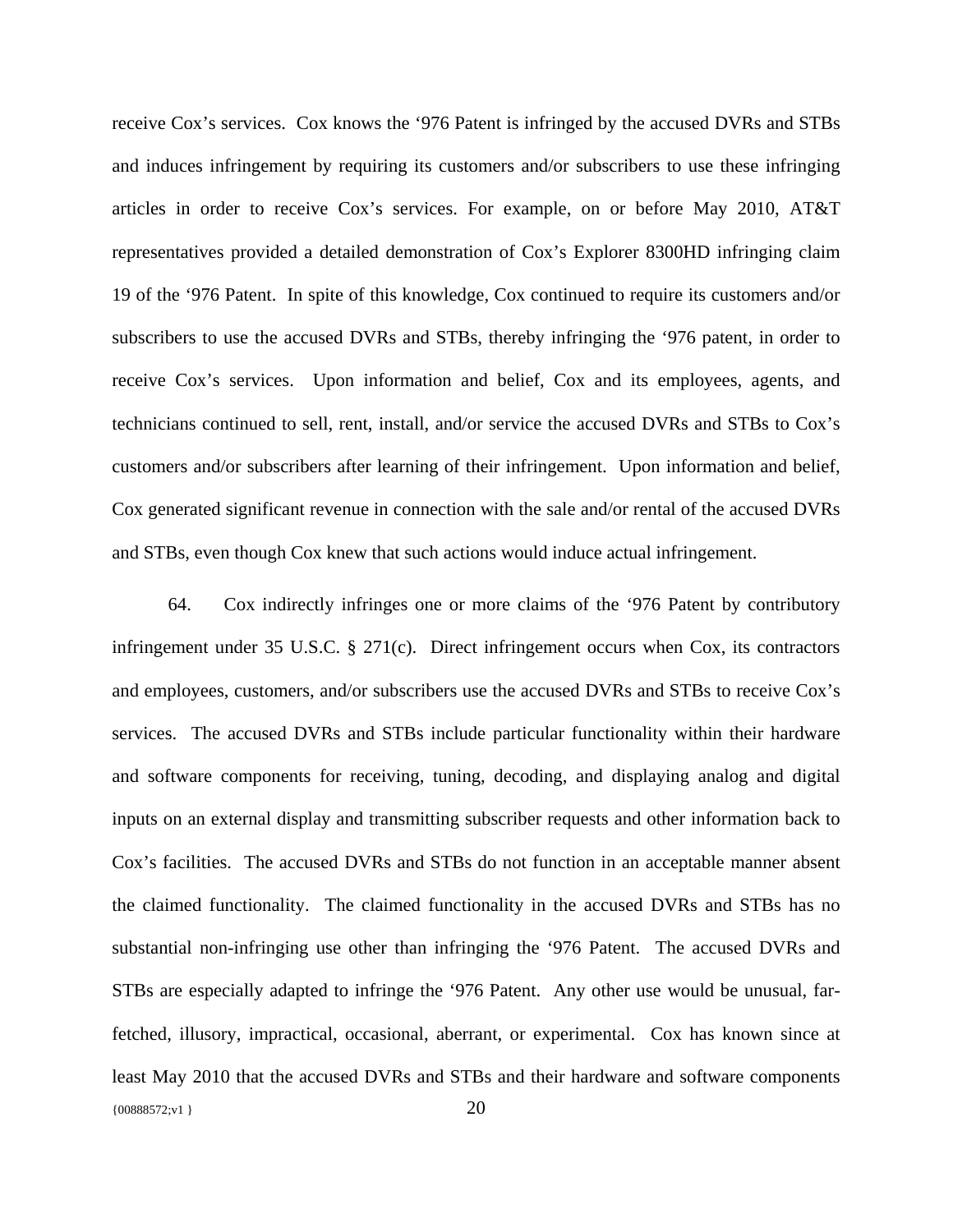responsible for receiving, tuning, decoding, and displaying analog and digital inputs on an external display and transmitting subscriber requests and other information back to Cox's facilities are non-staple articles with no substantial use other than infringing the '976 Patent, but has continued to provide the accused DVRs and STBs to its customers and subscribers.

65. Cox's infringement of the '976 Patent has been willful and deliberate. Cox has known about the '976 Patent since at least May 2010, when it received a detailed demonstration of its infringement. Moreover, Cox lacks justifiable belief that there is no infringement, or that the infringed claims are invalid, and has acted despite an objectively high likelihood that its conduct constitutes infringement of a valid patent. AT&T is therefore entitled to an award of enhanced damages, attorneys' fees, and costs in bringing this action pursuant to 35 U.S.C. §§ 284 and 285.

66. As a direct and proximate consequence of the acts and practices of the Defendants in infringing, directly and/or indirectly, one or more claims of the '976 Patent, AT&T has suffered, is suffering, and will continue to suffer injury and damages for which it is entitled to relief under 35 U.S.C. § 284, in an amount to be determined at trial.

# **VII. COUNT III: INFRINGEMENT OF THE '200 PATENT**

67. Cox has directly infringed and continues to infringe, directly and/or indirectly, the '200 Patent by making, using, selling, offering to sell, and/or importing in or into the United States, without authority, a telephone system that embodies at least claim 2 of the '200 Patent. The accused telephone systems include at least Cox's digital telephone system and related network and equipment.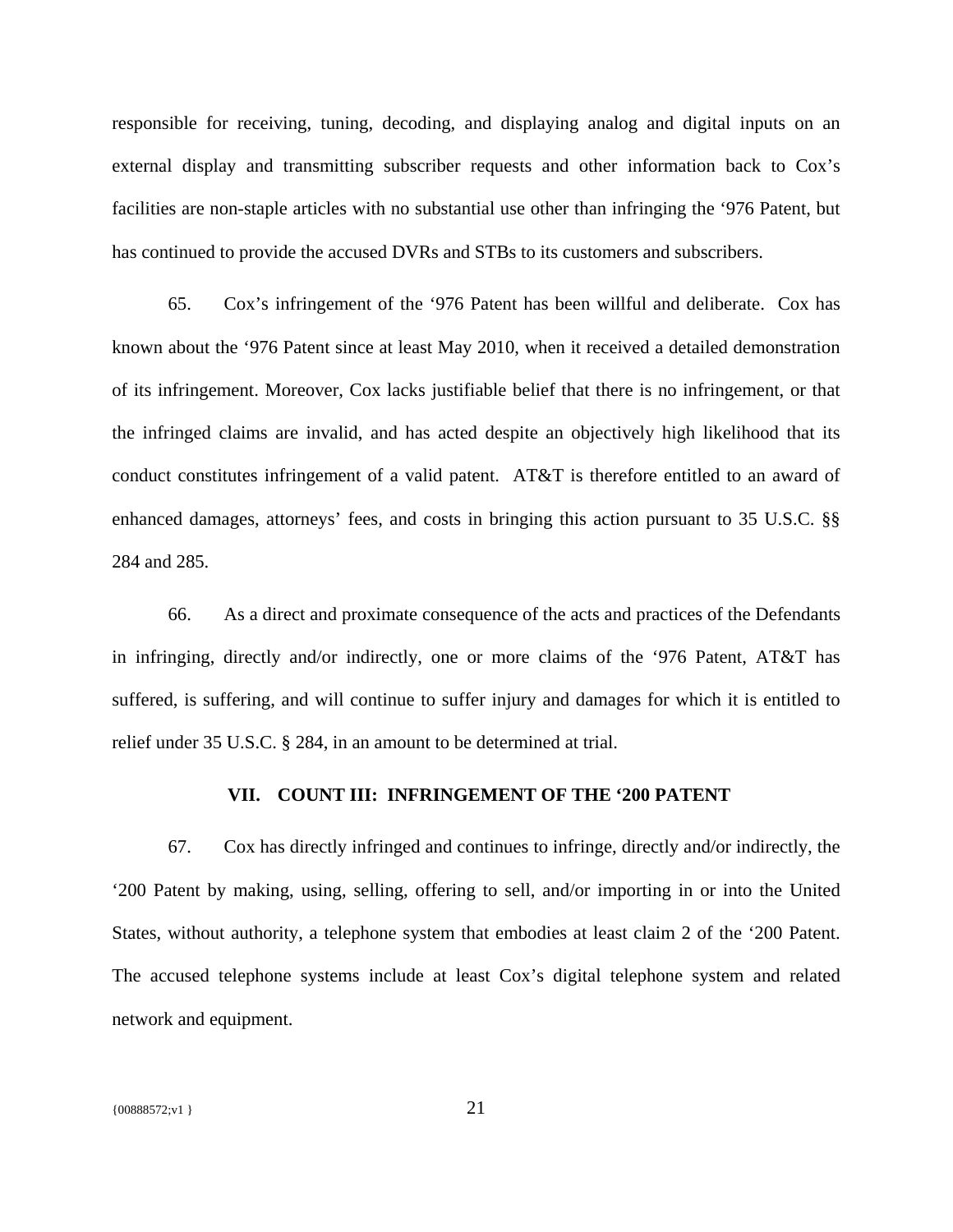68. Cox has induced and is inducing infringement of the '200 Patent in the United States in violation of 35 U.S.C. § 271(b). The direct infringement occurs when Cox, its contractors and employees, customers, and/or subscribers use Cox's digital telephone system. Cox knows the '200 Patent is infringed when their digital telephone system is used. For example, in September 2009, AT&T representatives provided a detailed demonstration of Cox's digital telephone system's infringement of claim 2 of the '200 Patent. In spite of this knowledge, Cox continued to induce its employees, customers, and/or subscribers to use its digital telephone system, thereby infringing the '200 Patent. Upon information and belief, Cox generated significant revenue through its subscribers' use of its digital telephone system, even though Cox knew that such actions would induce actual infringement.

69. Cox indirectly infringes one or more claims of the '200 Patent by contributory infringement under 35 U.S.C. § 271(c). Direct infringement occurs when Cox, its contractors and employees, customers, and/or subscribers use Cox's digital telephone system. The accused telephone system includes particular functionality within its hardware and software components that are especially made to infringe the '200 Patent, with no substantial non-infringing uses. For example, the eMTAs in Cox's digital telephone system, including the Motorola SBV5220 VOIP Cable Modem, are non-staple articles that do not function in an acceptable manner unless part of the claimed telephone system. Any other use would be unusual, far-fetched, illusory, impractical, occasional, aberrant, or experimental. Cox has known since at least September 2009 that its digital telephone system and its component parts are non-staple articles with no substantial use other than infringing the '200 Patent, but has continued to provide its digital telephone service and related equipment to its customers and subscribers.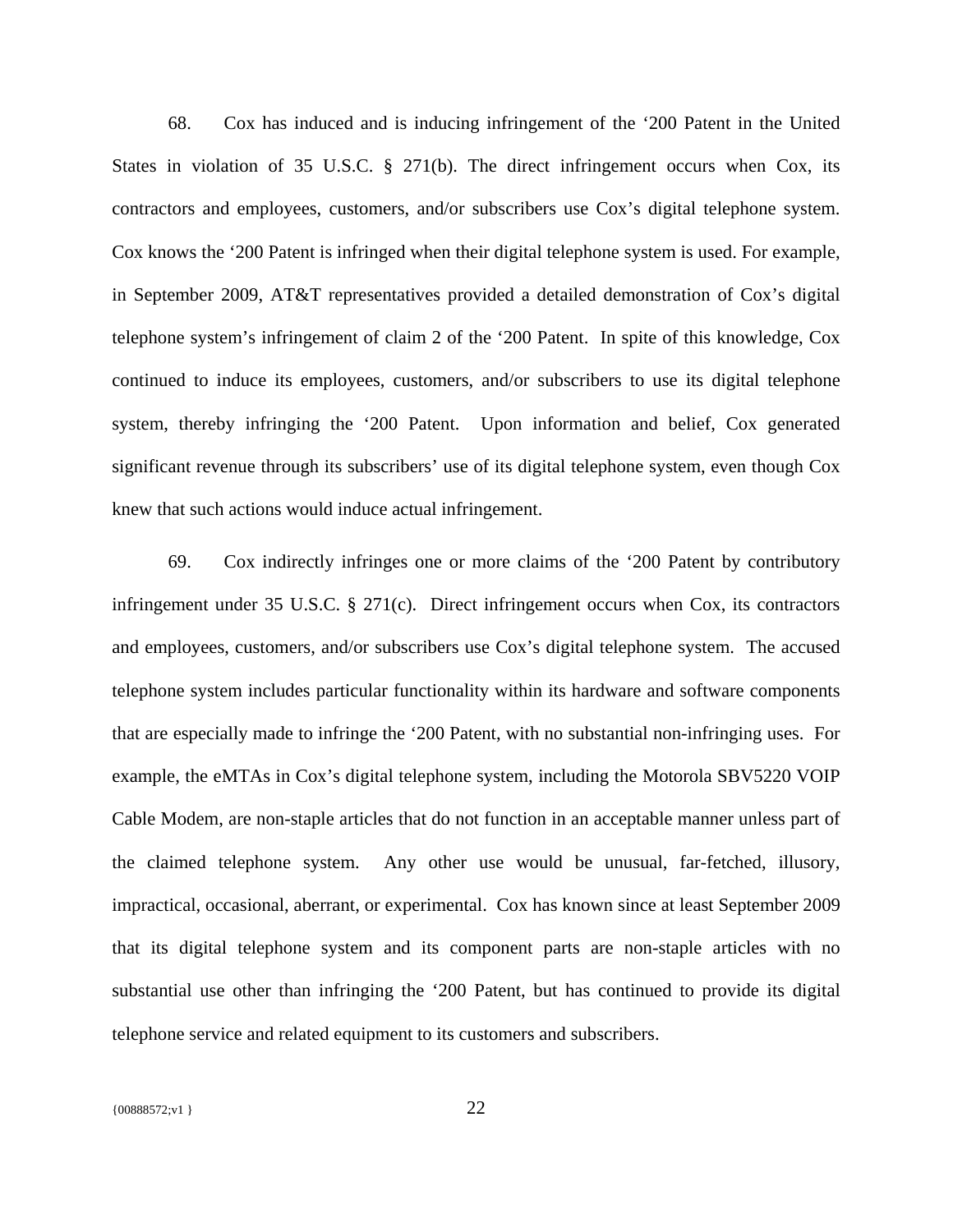70. Cox's infringement of the '200 Patent has been willful and deliberate. Cox has known about the '200 Patent since at least September 2009, when it received a detailed demonstration of its infringement. Moreover, Cox lacks justifiable belief that there is no infringement, or that the infringed claims are invalid, and has acted despite an objectively high likelihood that its conduct constitutes infringement of a valid patent. AT&T is therefore entitled to an award of enhanced damages, attorneys' fees, and costs in bringing this action pursuant to 35 U.S.C. §§ 284 and 285.

71. As a direct and proximate consequence of the acts and practices of the Defendants in infringing, directly and/or indirectly, one or more claims of the '200 Patent, AT&T has suffered, is suffering, and will continue to suffer injury and damages for which it is entitled to relief under 35 U.S.C. § 284, in an amount to be determined at trial.

## **VIII. COUNT IV: INFRINGEMENT OF THE '668 PATENT**

72. Cox has directly infringed and continues to infringe, directly and/or indirectly, the '668 Patent by making, using, selling, offering to sell, and/or importing in or into the United States, without authority, packet telephone system network components including at least eMTAs that embody at least claim 1 of the '668 Patent. The accused components include all of Cox's eMTAs and other network components implementing G.711 Appendix I packet loss concealment or an equivalent, including at least the Motorola 5220 and Arris TM502G, TM202A, and TM402A models.

73. Cox has induced and is inducing infringement of the '668 Patent in the United States in violation of 35 U.S.C. § 271(b). The direct infringement occurs when Cox, its contractors and employees, customers, and/or subscribers use the accused components. Cox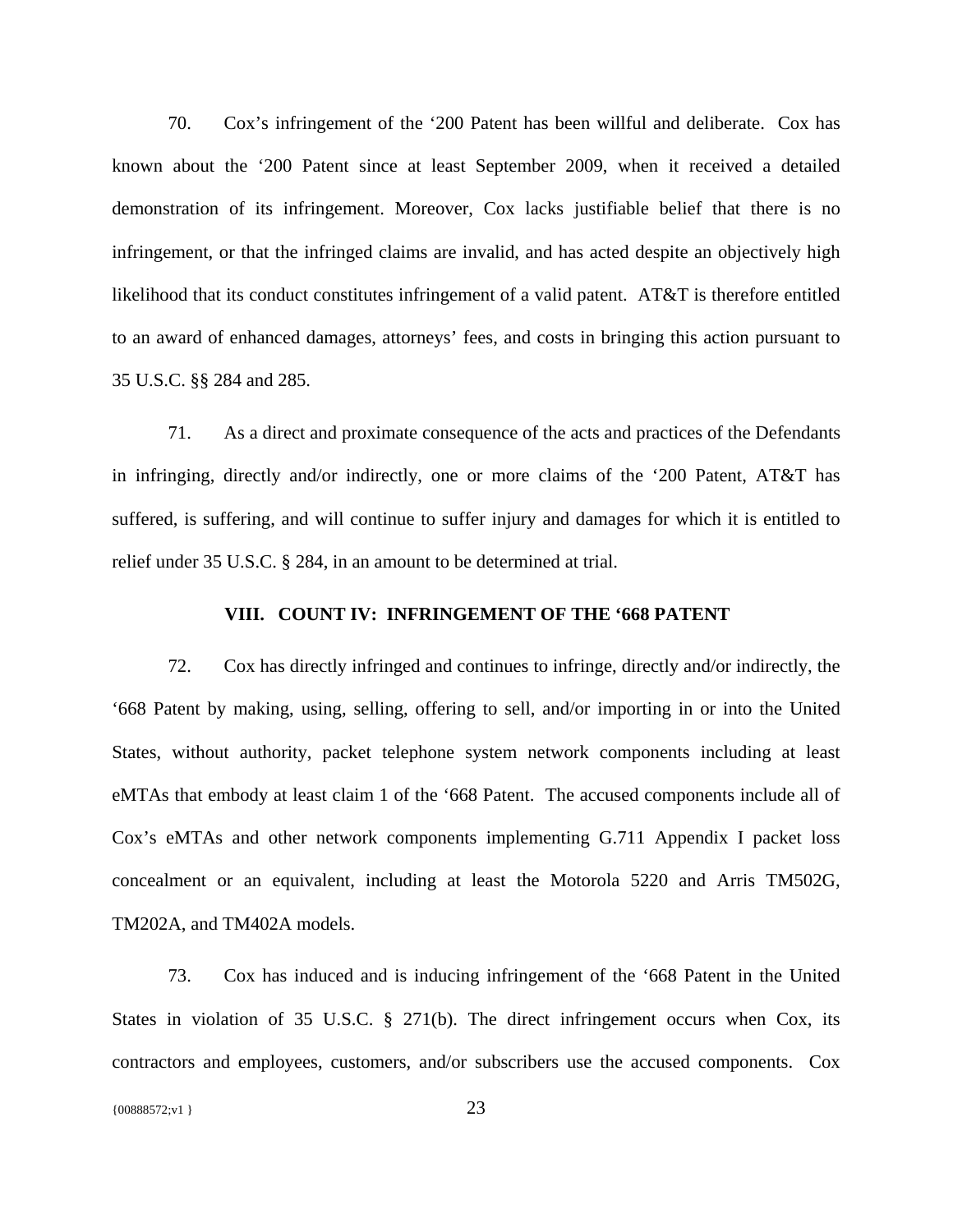knows the '668 Patent is infringed when the accused network components are used. For example, in February 2010, AT&T representatives provided a detailed demonstration of Cox's accused eMTAs infringing the Kapilow Patents, specifically claim 1 of the '897 Patent. In spite of this knowledge, Cox continued to induce its employees, customers, and/or subscribers to use the accused components, thereby infringing the '668 Patent. Upon information and belief, Cox generated significant revenue through its subscribers' use of the accused components, even though Cox knew its customers' use constituted actual infringement.

74. Cox indirectly infringes one or more claims of the '668 Patent by contributory infringement under 35 U.S.C. § 271(c). Direct infringement occurs when Cox, its contractors and employees, customers, and/or subscribers use Cox's packet telephone system network components including at least the accused components. The accused components include particular functionality within their hardware and software components that is especially made to infringe the '668 patent, with no substantial non-infringing uses. For example, the hardware and software components in the accused components related to packet loss concealment are nonstaple articles that do not function in an acceptable manner unless part of the claimed apparatus. Any other use would be unusual, far-fetched, illusory, impractical, occasional, aberrant, or experimental. Cox has known since at least February 2010 that its accused components and their component parts are non-staple articles with no substantial use other than infringing the '668 patent, but has continued to provide its digital telephone service and related equipment to its customers and subscribers.

{00888572;v1 } 24 75. Cox's infringement of the '668 Patent has been willful and deliberate. Cox has known about the '668 Patent since at least February 2010, when it received a detailed demonstration of its infringement of the Kapilow Patents. Moreover, Cox lacks justifiable belief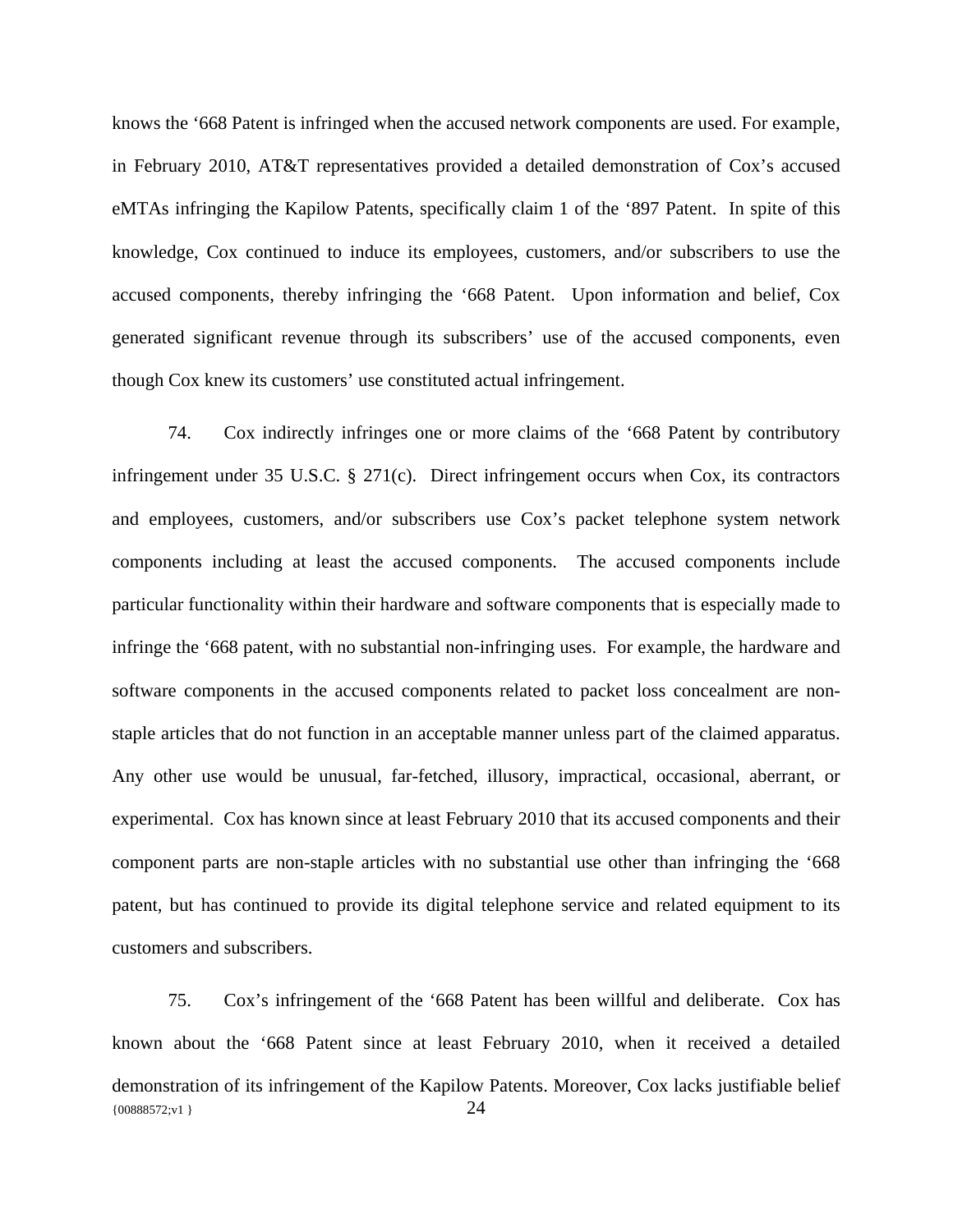that there is no infringement, or that the infringed claims are invalid, and has acted despite an objectively high likelihood that its conduct constitutes infringement of a valid patent. AT&T is therefore entitled to an award of enhanced damages, attorneys' fees, and costs in bringing this action pursuant to 35 U.S.C. §§ 284 and 285.

76. As a direct and proximate consequence of the acts and practices of the Defendant in infringing, directly and/or indirectly, one or more claims of the '668 Patent, AT&T has suffered, is suffering, and will continue to suffer injury and damages for which it is entitled to relief under 35 U.S.C. § 284, in an amount to be determined at trial.

#### **IX. COUNT V: INFRINGEMENT OF THE '897 PATENT**

77. Cox has directly infringed and continues to infringe, directly and/or indirectly, the '897 Patent by making, using, selling, offering to sell, and/or importing in or into the United States, without authority, packet telephone system network components including at least eMTAs that embody at least claim 1 of the '897 Patent. The accused components include all of Cox's eMTAs and other network components implementing G.711 Appendix I packet loss concealment or an equivalent, including at least the Motorola 5220 and Arris TM502G, TM202A, and TM402A models.

78. Cox has induced and is inducing infringement of the '897 Patent in the United States in violation of 35 U.S.C. § 271(b). The direct infringement occurs when Cox, its contractors and employees, customers, and/or subscribers use packet telephone system network components including at least the accused components. Cox knows the '897 Patent is infringed when the accused network components are used. For example, in February 2010, AT&T representatives provided a detailed demonstration of Cox's accused eMTAs infringing the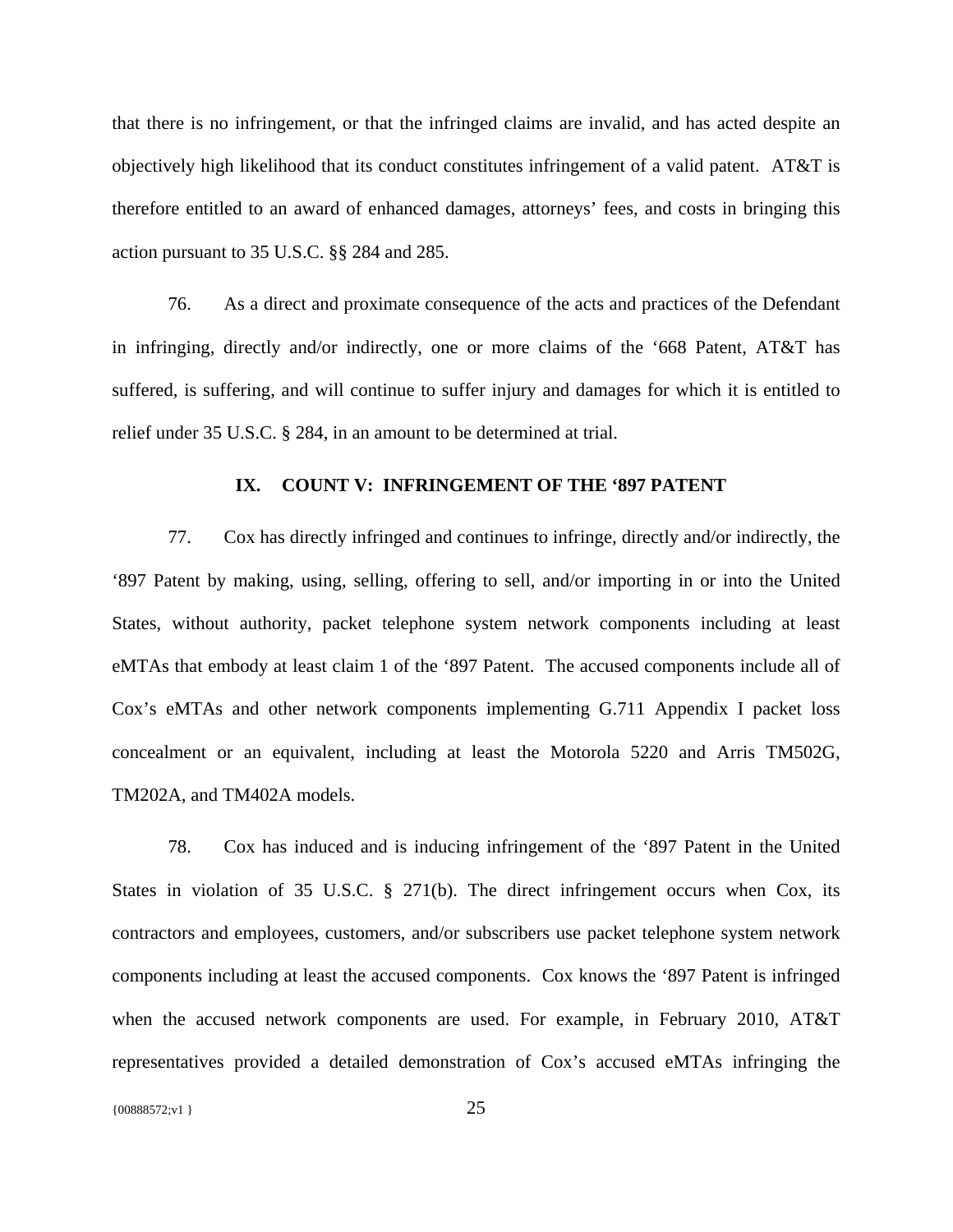Kapilow Patents, specifically claim 1 of the '897 Patent. In spite of this knowledge, Cox continued to induce its employees, customers, and/or subscribers to use the accused components, thereby infringing the '897 Patent. Upon information and belief, Cox generated significant revenue through its subscribers' use of the accused components, even though Cox knew its customers' use constituted actual infringement.

79. Cox indirectly infringes one or more claims of the '897 Patent by contributory infringement under 35 U.S.C. § 271(c). Direct infringement occurs when Cox, its contractors and employees, customers, and/or subscribers use Cox's packet telephone system network components including at least the accused components. The accused components include particular functionality within their hardware and software components that is especially made to infringe the '897 patent, with no substantial non-infringing uses. For example, the hardware and software components in the accused components related to packet loss concealment are nonstaple articles that do not function in an acceptable manner unless part of the claimed methods and apparatuses. Any other use would be unusual, far-fetched, illusory, impractical, occasional, aberrant, or experimental. Cox has known since at least February 2010 that its accused components and their component parts are non-staple articles with no substantial use other than infringing the '897 patent, but has continued to provide its digital telephone service and related equipment to its customers and subscribers.

{00888572;v1 } 26 80. Cox's infringement of the '897 Patent has been willful and deliberate. Cox has known about the '897 Patent since at least February 2010, when it received a detailed demonstration of its infringement of the Kapilow Patents. Moreover, Cox lacks justifiable belief that there is no infringement, or that the infringed claims are invalid, and has acted despite an objectively high likelihood that its conduct constitutes infringement of a valid patent. AT&T is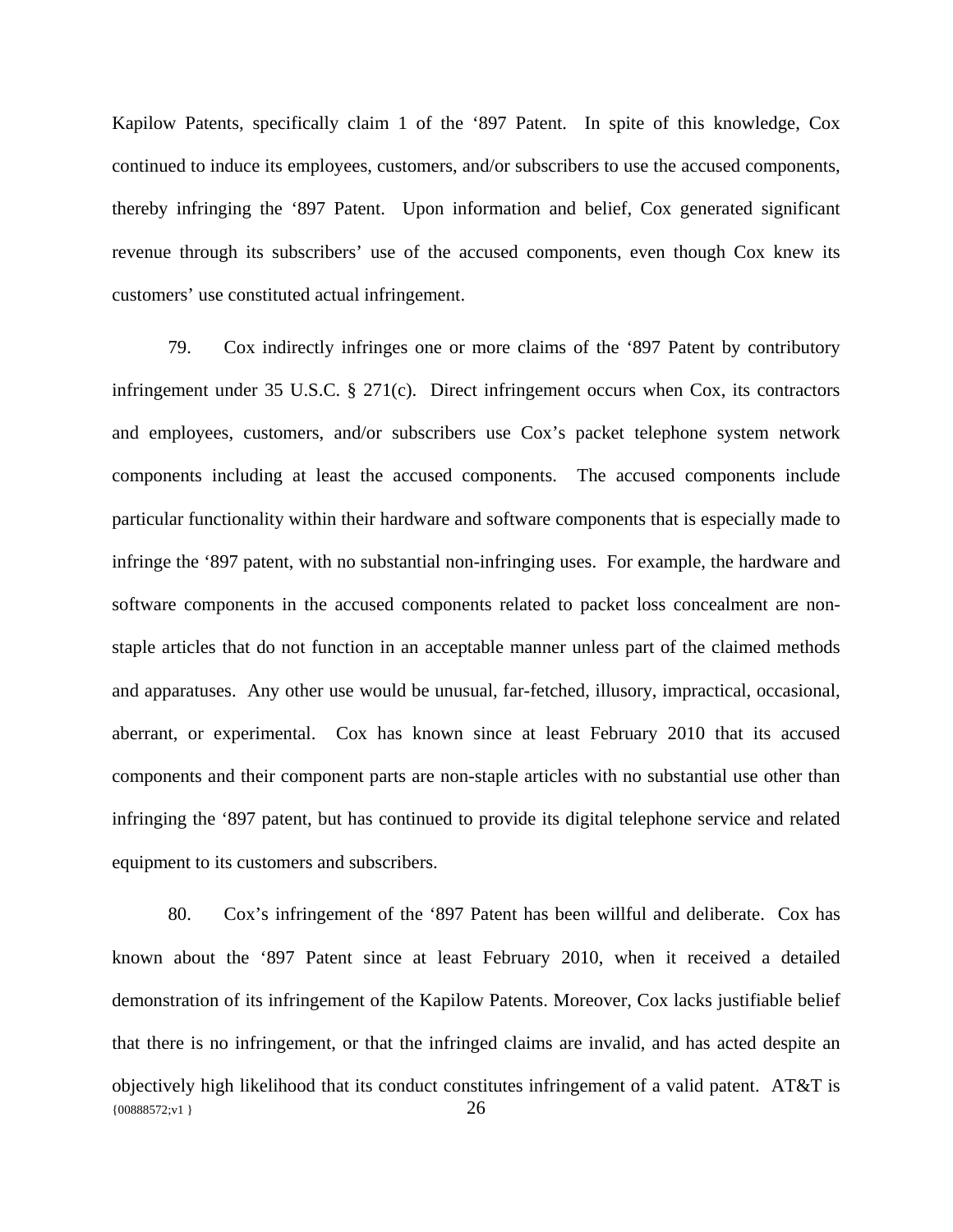therefore entitled to an award of enhanced damages, attorneys' fees, and costs in bringing this action pursuant to 35 U.S.C. §§ 284 and 285.

81. As a direct and proximate consequence of the acts and practices of the Defendants in infringing, directly and/or indirectly, one or more claims of the '897 Patent, AT&T has suffered, is suffering, and will continue to suffer injury and damages for which it is entitled to relief under 35 U.S.C. § 284, in an amount to be determined at trial.

## **X. COUNT VI: INFRINGEMENT OF THE '140 PATENT**

82. Cox has directly infringed and continues to infringe, directly and/or indirectly, the '140 Patent by making, using, selling, offering to sell, and/or importing in or into the United States, without authority, packet telephone system network components including at least eMTAs that embody at least claim 1 of the '140 Patent. The accused components include all of Cox's eMTAs and other network components implementing G.711 Appendix I packet loss concealment or equivalent, including at least the Motorola 5220 and Arris TM502G, TM202A, and TM402A models.

83. Cox has induced and is inducing infringement of the '140 Patent in the United States in violation of 35 U.S.C. § 271(b). The direct infringement occurs when Cox, its contractors and employees, customers, and/or subscribers use packet telephone system network components including at least the accused components. Cox knows the '140 Patent is infringed when the accused network components are used. For example, in February 2010, AT&T representatives provided a detailed demonstration of Cox's accused eMTAs infringing the Kapilow Patents, specifically claim 1 of the '897 Patent. AT&T also informed Cox that additional patents, including the '140, were still in prosecution. Cox therefore knew of the '140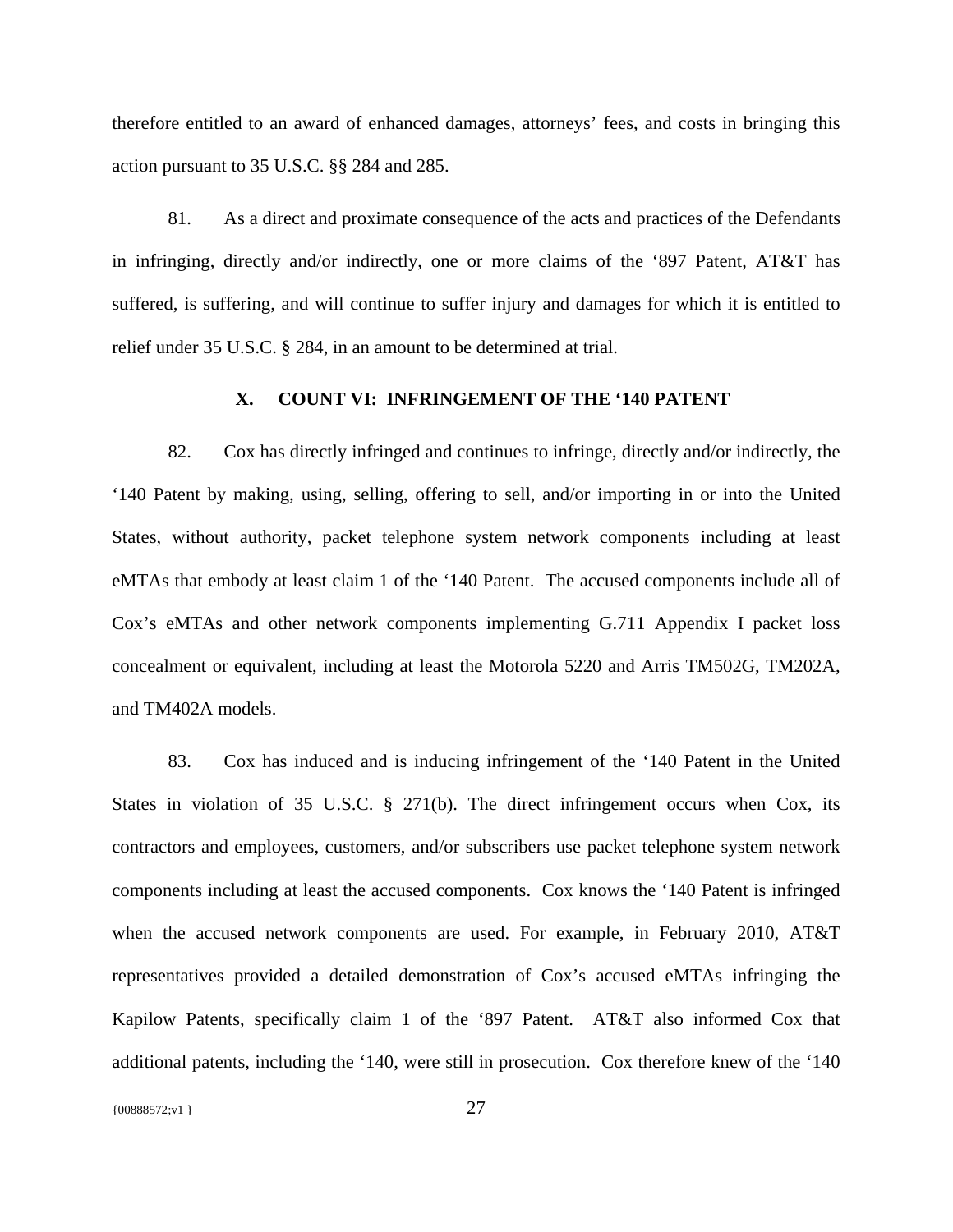patent, or was willfully blind of its existence, when it issued on March 2011. In spite of this knowledge, Cox continued to induce its employees, customers, and/or subscribers to use the accused components, thereby infringing the '140 Patent. Upon information and belief, Cox generated significant revenue through its subscribers' use of the accused components, even though Cox knew its customers' use constituted actual infringement.

84. Cox indirectly infringes one or more claims of the '140 Patent by contributory infringement under 35 U.S.C. § 271(c). Direct infringement occurs when Cox, its contractors and employees, customers, and/or subscribers use Cox's packet telephone system network components including at least the accused components. The accused network components include particular functionality within their hardware and software components especially made to infringe the '140 patent, with no substantial non-infringing uses. For example, the hardware and software components in the accused components related to packet loss concealment are nonstaple articles that do not function in an acceptable manner unless part of the claimed methods. Any other use would be unusual, far-fetched, illusory, impractical, occasional, aberrant, or experimental. Cox has known since at least March 2011 that its accused components and their component parts are non-staple articles with no substantial use other than infringing the '140 patent, but has continued to provide its digital telephone service and related equipment to its customers and subscribers.

{00888572;v1 } 28 85. Cox's infringement of the '140 Patent has been willful and deliberate. Cox has known about the Kapilow Patents since at least February 2010, when it received a detailed demonstration of its infringement, and knew of or was willfully blind to the existence of the '140 Patent as of its issuance in March 2011. Moreover, Cox lacks justifiable belief that there is no infringement, or that the infringed claims are invalid, and has acted despite an objectively high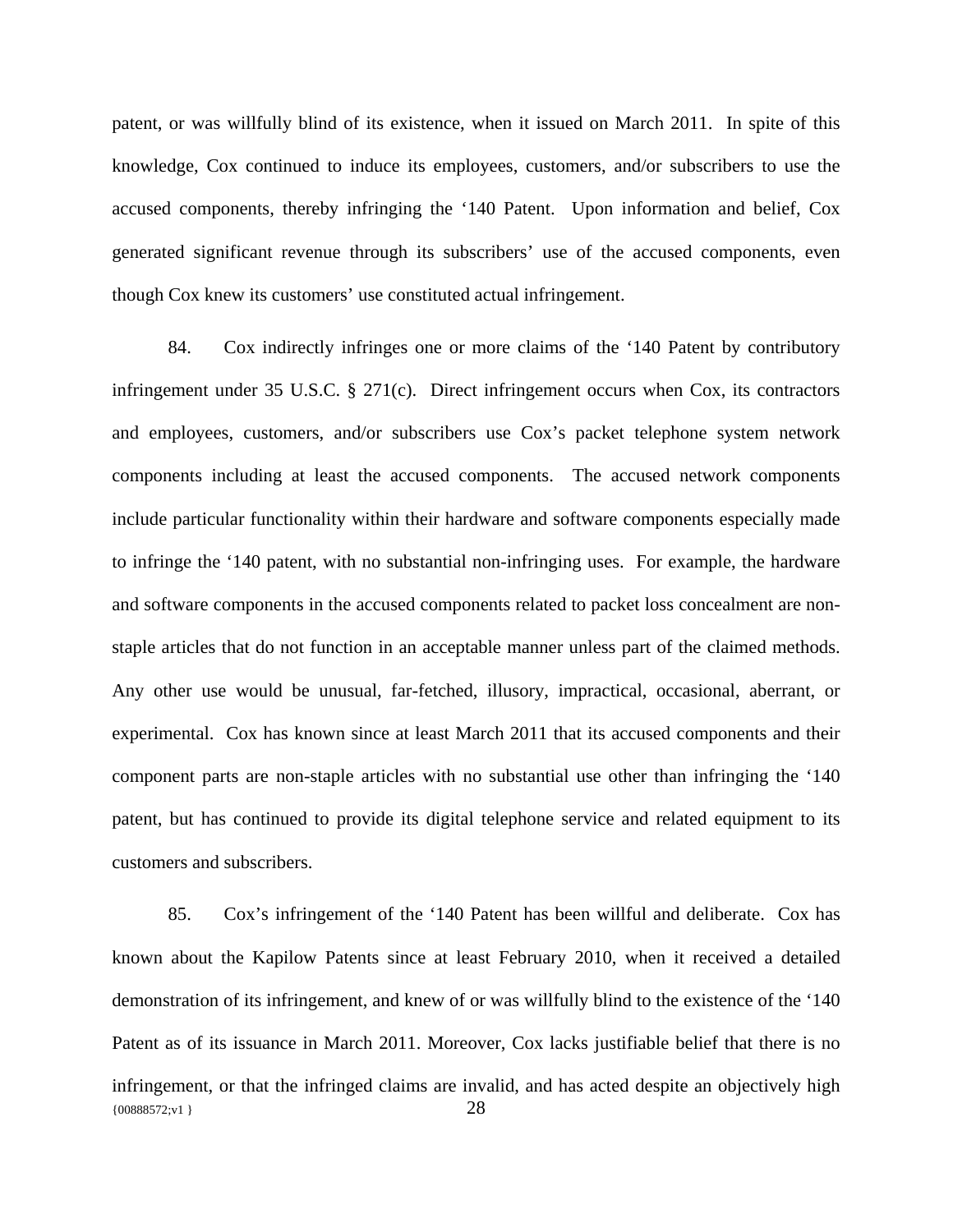likelihood that its conduct constitutes infringement of a valid patent. AT&T is therefore entitled to an award of enhanced damages, attorneys' fees, and costs in bringing this action pursuant to 35 U.S.C. §§ 284 and 285.

86. As a direct and proximate consequence of the acts and practices of the Defendants in infringing, directly and/or indirectly, one or more claims of the '140 Patent, AT&T has suffered, is suffering, and will continue to suffer injury and damages for which it is entitled to relief under 35 U.S.C. § 284, in an amount to be determined at trial.

### **XI. COUNT VII: INFRINGEMENT OF THE '353 PATENT**

87. Cox has directly infringed and continues to infringe, directly and/or indirectly, the '353 Patent by making, using, selling, offering to sell, and/or importing in or into the United States, without authority, a cable internet system that embodies at least claim 1 of the '353 Patent. The accused cable internet systems include at least Cox's DOCSIS 3.0 system and related network and equipment.

88. Cox has induced and is inducing infringement of the '353 Patent in the United States in violation of 35 U.S.C. § 271(b). The direct infringement occurs when Cox, its contractors and employees, customers, and/or subscribers use Cox's cable internet system. Cox knows the '353 Patent is infringed when their cable internet system is used. For example, in February 2010, AT&T representatives provided a detailed demonstration of Cox's cable internet system's infringement of claim 1 of the '353 Patent. In spite of this knowledge, Cox continued to induce its employees, customers, and/or subscribers to use its cable internet system, thereby infringing the '353 Patent. Upon information and belief, Cox generated significant revenue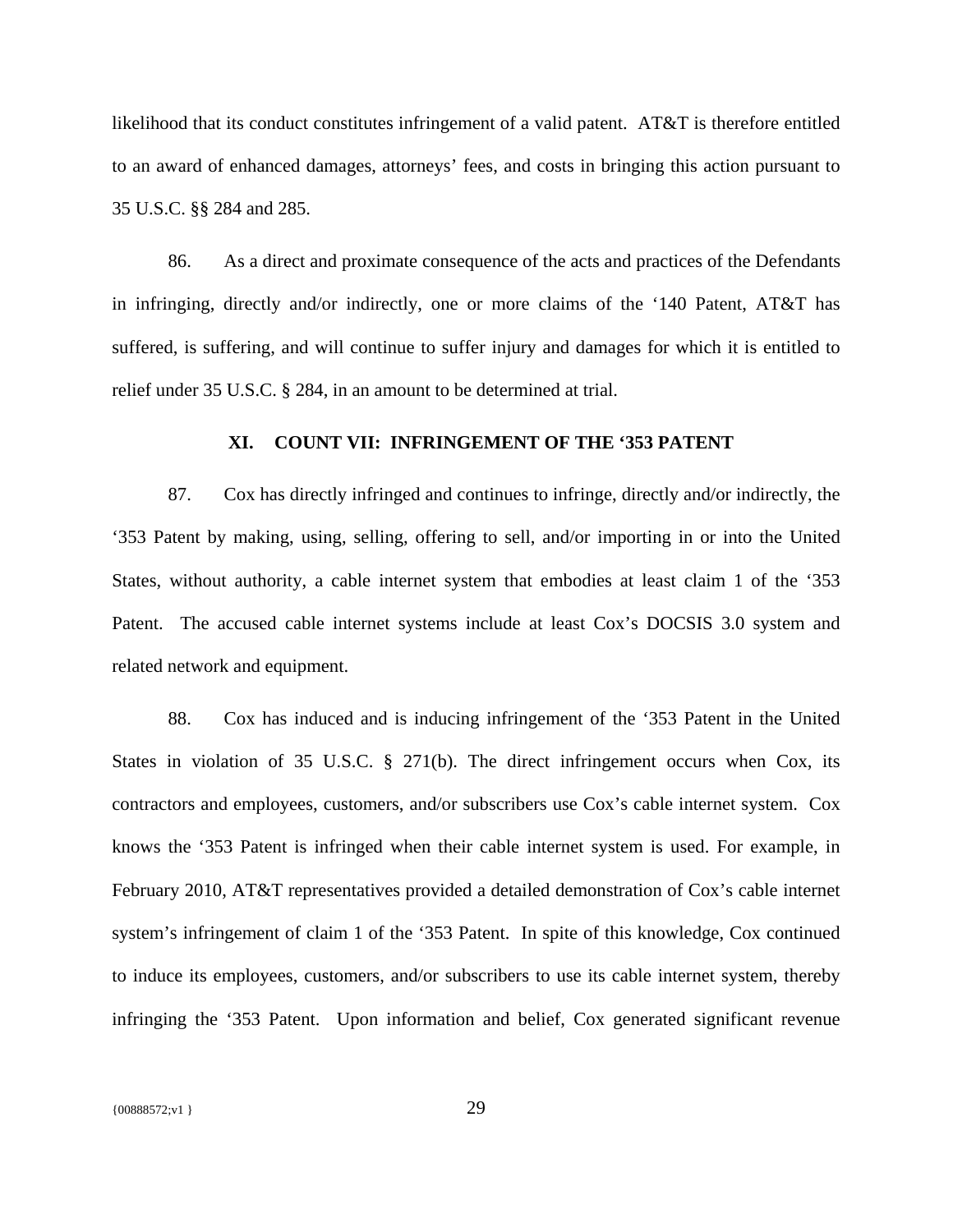through its subscribers' use of its cable internet system, even though Cox knew that its actions would induce actual infringement.

89. Cox indirectly infringes one or more claims of the '353 Patent by contributory infringement under 35 U.S.C. § 271(c). Direct infringement occurs when Cox, its contractors and employees, customers, and/or subscribers use Cox's cable internet system. The accused cable internet system includes particular functionality within their hardware and software components that is especially made to infringe the '353 Patent, with no substantial noninfringing uses. For example, the cable modems, cable modem termination systems, and RF gateways in Cox's DOCSIS 3.0 cable internet system are or contain components that are nonstaple articles that do not function in an acceptable manner unless practicing the claimed methods of the '353 Patent. Any other use would be unusual, far-fetched, illusory, impractical, occasional, aberrant, or experimental. Cox has known since at least February 2010 that its cable internet system and component parts are non-staple articles with no substantial use other than infringing the '353 Patent, but has continued to provide its cable internet service and related equipment to its customers and subscribers.

90. Cox's infringement of the '353 Patent has been willful and deliberate. Cox has known about the '353 Patent since at least February 2010, when it received a detailed demonstration of its infringement. Moreover, Cox lacks justifiable belief that there is no infringement, or that the infringed claims are invalid, and has acted despite an objectively high likelihood that its conduct constitutes infringement of a valid patent. AT&T is therefore entitled to an award of enhanced damages, attorneys' fees, and costs in bringing this action pursuant to 35 U.S.C. §§ 284 and 285.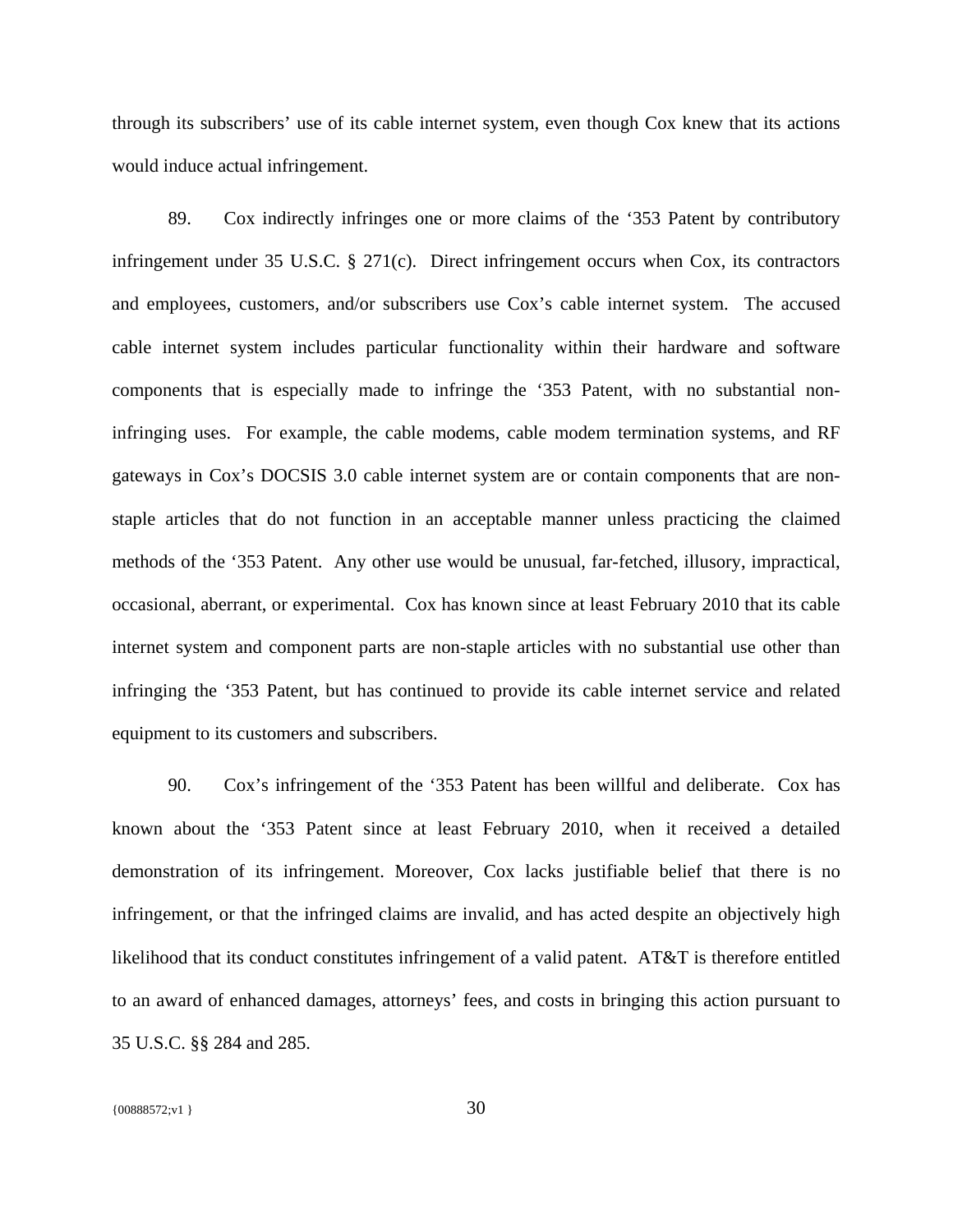91. As a direct and proximate consequence of the acts and practices of the Defendant in infringing, directly and/or indirectly, one or more claims of the '353 Patent, AT&T has suffered, is suffering, and will continue to suffer injury and damages for which it is entitled to relief under 35 U.S.C. § 284, in an amount to be determined at trial.

### **XII. COUNT VIII: INFRINGEMENT OF THE '714 PATENT**

92. Cox has directly infringed and continues to infringe, directly and/or indirectly, the '714 Patent by making, using, selling, offering to sell, and/or importing in or into the United States, without authority, a profile management system that embodies one or more claims of the '714 Patent. The accused profile management systems include at least Cox's Voice Manager system and related network and equipment.

93. As a direct and proximate consequence of the acts and practices of the Defendant in infringing, directly and/or indirectly, one or more claims of the '714 Patent, AT&T has suffered, is suffering, and will continue to suffer injury and damages for which it is entitled to relief under 35 U.S.C. § 284, in an amount to be determined at trial.

# **XIII. PRAYER FOR RELIEF**

Plaintiffs pray for the following relief:

A. A judgment that Cox has infringed the Patents-In-Suit, directly and/or indirectly;

B. A judgment awarding Plaintiff actual damages under 35 U.S.C. § 284 (but in no event less than a reasonable royalty), and supplemental damages for any continuing post-verdict infringement up until entry of the final judgment, with an accounting as needed;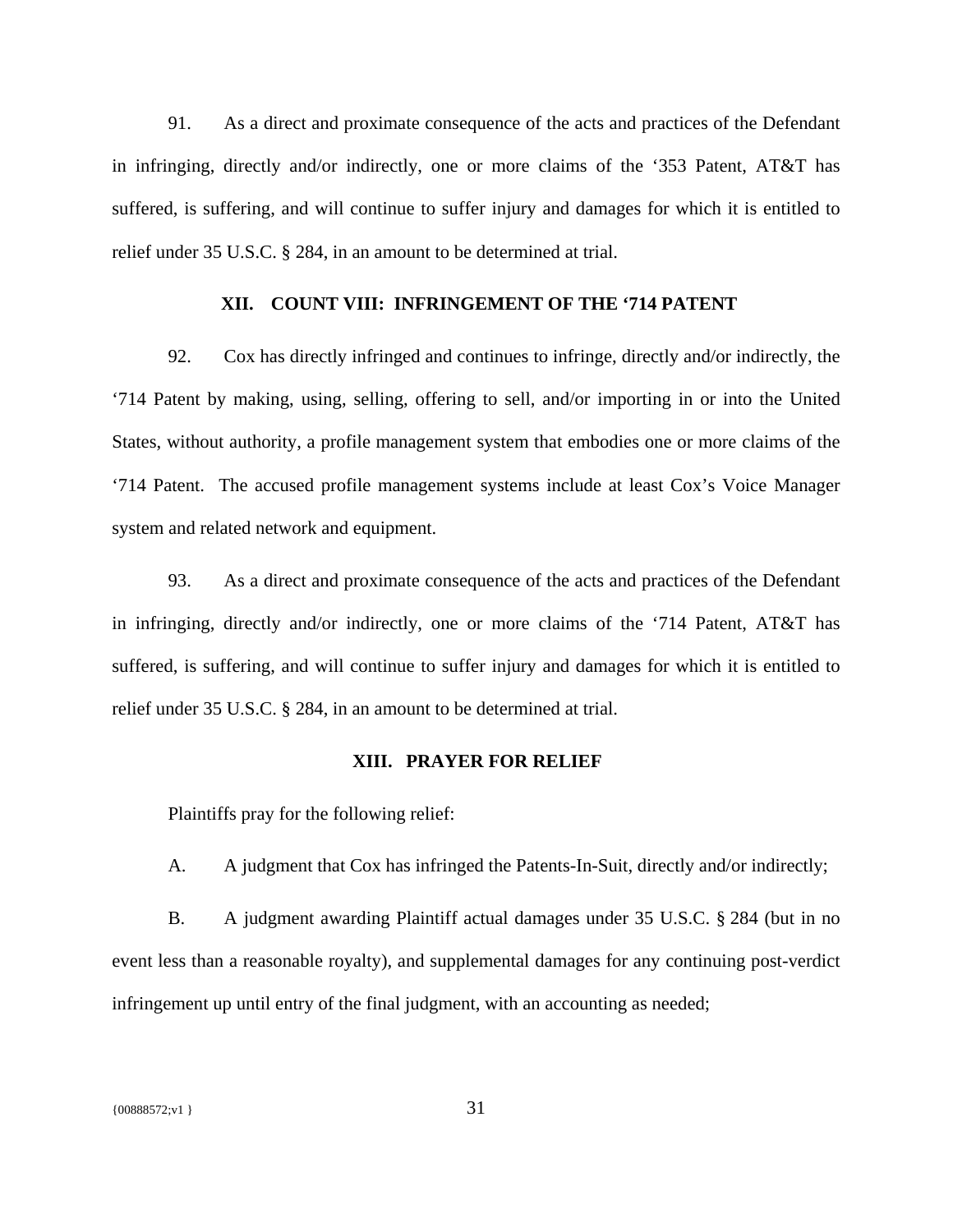C. A judgment and order requiring Cox to pay a compulsory ongoing royalty for any future infringement of the patents-in-suit;

D. A judgment and order requiring Cox to pay Plaintiff pre-judgment and postjudgment interest at the maximum rate allowed by law;

E. A judgment and order finding this to be an exceptional case and requiring Cox to pay the costs of this action (including all disbursements) and Plaintiffs' attorneys' fees, pursuant to 35 U.S.C. § 285;

F. A judgment and order finding that Cox's infringement is willful and deliberate, entitling Plaintiff to enhanced damages pursuant to 35 U.S.C. § 284;

G. An accounting for any damages that are not encompassed within the determination of the jury; and

H. Such other and further relief as the Court deems just and equitable.

# **XIV. DEMAND FOR JURY TRIAL**

Plaintiff hereby demands trial by a jury.